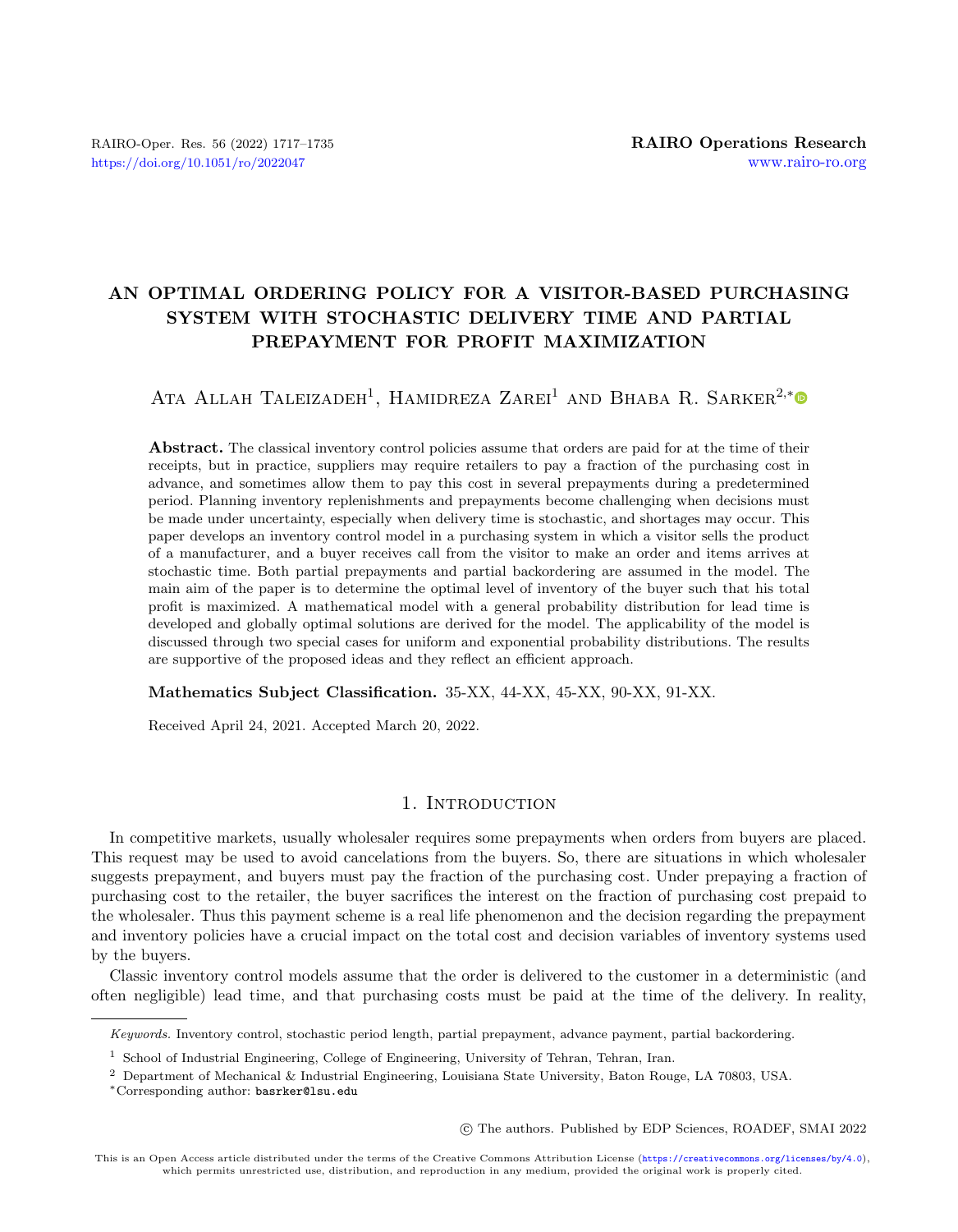#### 1718 A.A. TALEIZADEH ET AL.

suppliers often require that the retailers pay a fraction of the purchasing cost in advance. The supplier may give the customer the opportunity to make the prepayment in a single or multiple installment. In addition, period length and delivery lead times are often uncertain especially in visitor – based selling system and have to be accounted in inventory control policies. This paper therefore develops an inventory control model that considers both prepayments and stochastic period length because of uncertain arrival time of visitor or delivery time to the buyer's store.

Advanced payments (or prepayments) have frequently been discussed in the literature. If the supplier requests an advanced payment, then the buyer is required to pay a fraction of the purchasing cost before the receipt of the order. One of the first works in this is the one of Goyal [\[8\]](#page-17-0), who developed an economic order quantity (EOQ) model with permissible delay in payment. Taleizadeh [\[28\]](#page-18-0) developed an EOQ model for evaporating products with shortages and partial backlogging and assumed that the supplier requests a partial advanced payment from the buyer. Taleizadeh et al. [\[32\]](#page-18-1) studied a fuzzy EOQ model for deteriorating products. The authors considered a situation where the supplier grants quantity discounts, but in turn charges an advanced payment from the buyer. Taleizadeh et al. [\[33\]](#page-18-2) presented an EOQ model with multiple prepayments and considered three possible states for shortages. Guria et al. [\[11\]](#page-17-1) presented an inventory control model for a product under inflation and price-dependent demand. They assumed that the planning horizon can either be deterministic or stochastic and that shortages occur in case of uncertainty. Thangam [\[38\]](#page-18-3) developed an EOQ model for a three-echelon supply chain with perishable products. The authors considered prepayments and aimed on minimizing the retailer's inventory carrying cost. Zhang et al. [\[41\]](#page-18-4) studied the effect of determination of price and inventory replenishment on the system when demands are from different market segments. Maihami and Nakhai [\[18\]](#page-17-2) developed an inventory control model for deteriorating items. The authors assumed that shortages may occur, and that partial backordering is possible. In addition, they assumed that demand is price- and time-dependent and determined the optimal selling price in addition to the inventory control policy. Sarker *et al.* [\[26\]](#page-17-3) determined an optimal payment time under permissible delay in payment for products with deterioration. Liang and Zhou [\[17\]](#page-17-4) considered a two-warehouse inventory model with delay in payments for deteriorating products to discover the optimal replenishment policy to minimize the aggregate inventory costs. Zhang et al. [\[42\]](#page-18-5) analyzed the buyer's inventory policy when advance and delay in payment simultaneously occur and as partial. Gupta et al. [\[9\]](#page-17-5) solved the mixed integer inventory problem with constant lead time, uniform demand rate and discount for prepaying a fraction of purchasing cost. They used real coded genetic algorithm to solve this problem. Ouyang et al. [\[21\]](#page-17-6) developed an inventory model for deteriorating products with delay in payments. Taleizadeh [\[29\]](#page-18-6) developed an EOQ model for a deteriorating product with multiple advance payment in the system. Taleizadeh et al. [\[30\]](#page-18-7) developed an EOQ model to purchase expensive raw materials with advance payment and without shortages. Further, Wu et al. [\[40\]](#page-18-8) studied an inventory model for materials with expiration date when the seller asks for advanced payments.

On the other hand, the first work on stochastic length on this subject was performed by Ertogral and Rahim [\[6\]](#page-17-7). In this work they analyzed an inventory problem with periodic replenishment when the supplier visit intervals are taken to be independent identically distributed random variables. Chiang [\[3\]](#page-17-8) considered it is possible that the review periods has a variable length. He assumed that replenishment intervals are independently and identically distributed. In another study, Chiang [\[4\]](#page-17-9) extended his model with considering backordering and lost sales for shortages when there is a fixed cost of ordering. Further, Tang and Musa [\[37\]](#page-18-9) worked on distinguishing risk issues and research advancements in supply chain risk management which has demonstrated attention on this subject is increasing in the world. Sarkar et al. [\[25\]](#page-17-10) presented a model in which they assumed lead time is not fixed and goods can be defected with permissible delay in payments. They considered order quantity and lead time as decision variables although lead time is stochastic. Ben-Daya and Abdul [\[1\]](#page-17-11) developed inventory model with stochastic demand and considered lead time as one of the decision variables in model. Wu [\[39\]](#page-18-10) presented an inventory model with variable lead time and uncertain quantity of goods which was received. Taleizadeh et al. [\[31\]](#page-18-11) developed an inventory problem in which they assumed the demand is stochastic and follows a uniform distribution with partial backordering shortages and considering the lead time is sensitive to the lot size. Karimi Nasab and Konstantaras [\[14\]](#page-17-12) developed an inventory model when the time between two replenishments is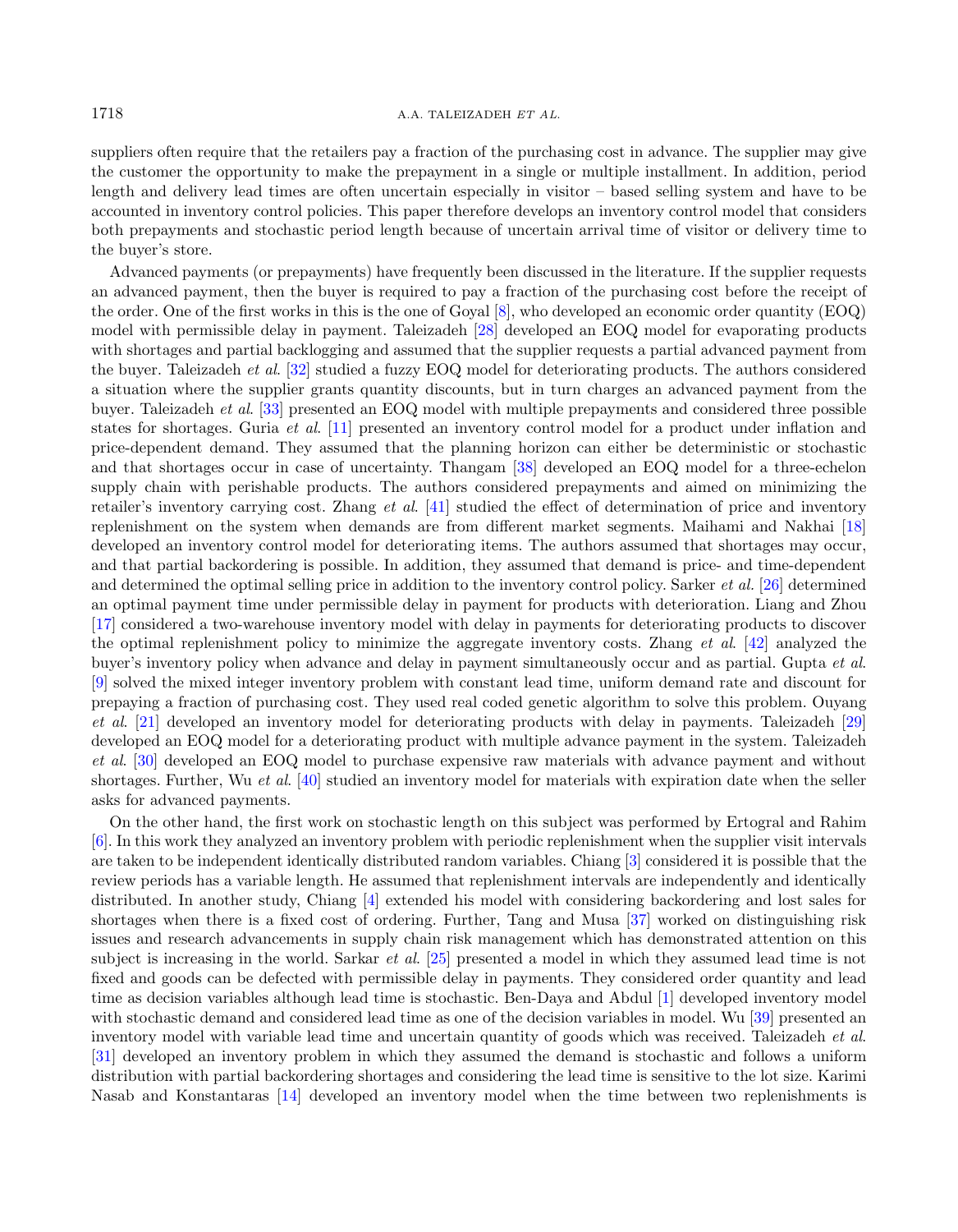stochastic with the supplier offers special sale. Taleizadeh *et al.* [\[34\]](#page-18-12) studied optimal replenishment policy when replenishment intervals are probabilistic, and the seller increases the price of materials in a close future. Later, Taleizadeh et al. [\[35\]](#page-18-13) developed a model when the buyer can pay for purchased materials with delay and the replenishment intervals are probabilistic. Hayya et al. [\[12\]](#page-17-13) presented a solution to obtain the value of reorder point and order quantity when the demand and the lead time are i.i.d. Rahim [\[24\]](#page-17-14) considered the demand in lead time as a probabilistic variable but lead time can be either deterministic or probabilistic, and he obtained the optimal order quantity. Maiti et al. [\[19\]](#page-17-15) developed inventory model with considering probabilistic lead time and shortages and price discount when the demand depended to the price in a finite time horizon with assuming prepayment in model. In stochastic environment, for example, Das et al. [\[5\]](#page-17-16) developed an inventory model with assuming delay in payment can occur and the demand vary with advertisement and selling price and Gupta et al. [\[10\]](#page-17-17) presented an inventory model for deterioration products when delay in payments can occur and the demand is dependent to the stock. Also Sridevi [\[27\]](#page-17-18) developed an inventory model in which the production rate is probabilistic and follows a Weibull distribution and the demand is sensitive to selling price. Jana et al. [\[13\]](#page-17-19) developed a model for deteriorating products in which partial backordering is considered. Also they assumed that the demand rate may be random or fuzzy random variables. Ben-Daya and Hariga [\[2\]](#page-17-20) developed a model for production system with stochastic demand and changing lead time with the amount of lot size. Panda et al. [\[23\]](#page-17-21) developed a model for a single period production system with multi-product while producing imperfect products and demand are stochastic with limited budget and shortages. Eynan and Kropp [\[7\]](#page-17-22) developed a periodic review inventory when the demand is stochastic and permissible shortage with different shortage cost. Taleizadeh et al. [\[7\]](#page-17-22) considered an inventory model when there is uncertainty about the occurrence of special sales and non-zero initial inventory level.

Pal [\[22\]](#page-17-23) optimized a production system with quality sensitive market demand, partial backlogging and permissible delay in payment. Later, Khan *et al.* [\[15\]](#page-17-24) proposed a model for a two-warehouse inventory system for deteriorating items with partial backlogging, and advance scheme. Recently, Khara et al. [\[16\]](#page-17-25) developed an imperfect production model with advance payment and credit period in a two-echelon supply chain management and Mashud et al. [\[20\]](#page-17-26) studied joint pricing deteriorating inventory model that considered product life cycle and advance payment with a discount facility.

Based on comparison performed in Table [1](#page-3-0) there is no work in which both stochastic length and advanced payments are considered. So in this paper an optimal control model with stochastic length and advance payment is developed to elucidate a realistic situation where the lead time is manifested by the visitor's arrival time.

#### The Problem

This paper considers a situation in which a manufacturer sells a product to a buyer, but receiving orders on phone and delivering the products are both performed by a visitor from the manufacturer-side. The visitor when goes to receive the orders asks the buyer to prepay  $\alpha$  percent of the purchasing cost at a specific time before delivering the items to avoid cancelation from the buyer. Since the delivery time will be stochastic, so the buyer makes an expected order quantity and pays  $\alpha$  percent of the purchasing cost as prepayment. Then the cost of remaining amount of the purchasing cost should be paid at the time of delivery of products. On the other hand, the manufacturer's lead time is a stochastic variable, and two possible cases may occur: (a) the time-period between replenishments is less than the amount of time required for the inventory level to reach zero, so at the time of delivery of last order the inventory level is positive, and (b) the time-period between replenishments is greater the amount of time required for the inventory level to reach zero, so at the time of delivery of last order the inventory level is negative. Assume that the prepayment is made in multiple installments at equal intervals and the maximum number of prepayments,  $n$  is a parameter suggested to the buyer by the manufacturer. In this situation, because of the buyer has already paid  $\alpha$  percent of the capital cost and didn't get the goods, the capital cost of buyer increases. Further, it is also assumed that the shortage is permitted and a fraction of them will be backordered which gives more latitude to the decision maker. Therefore, the main aim of this paper is to determine the order quantity of the buyer such that its profit is maximized.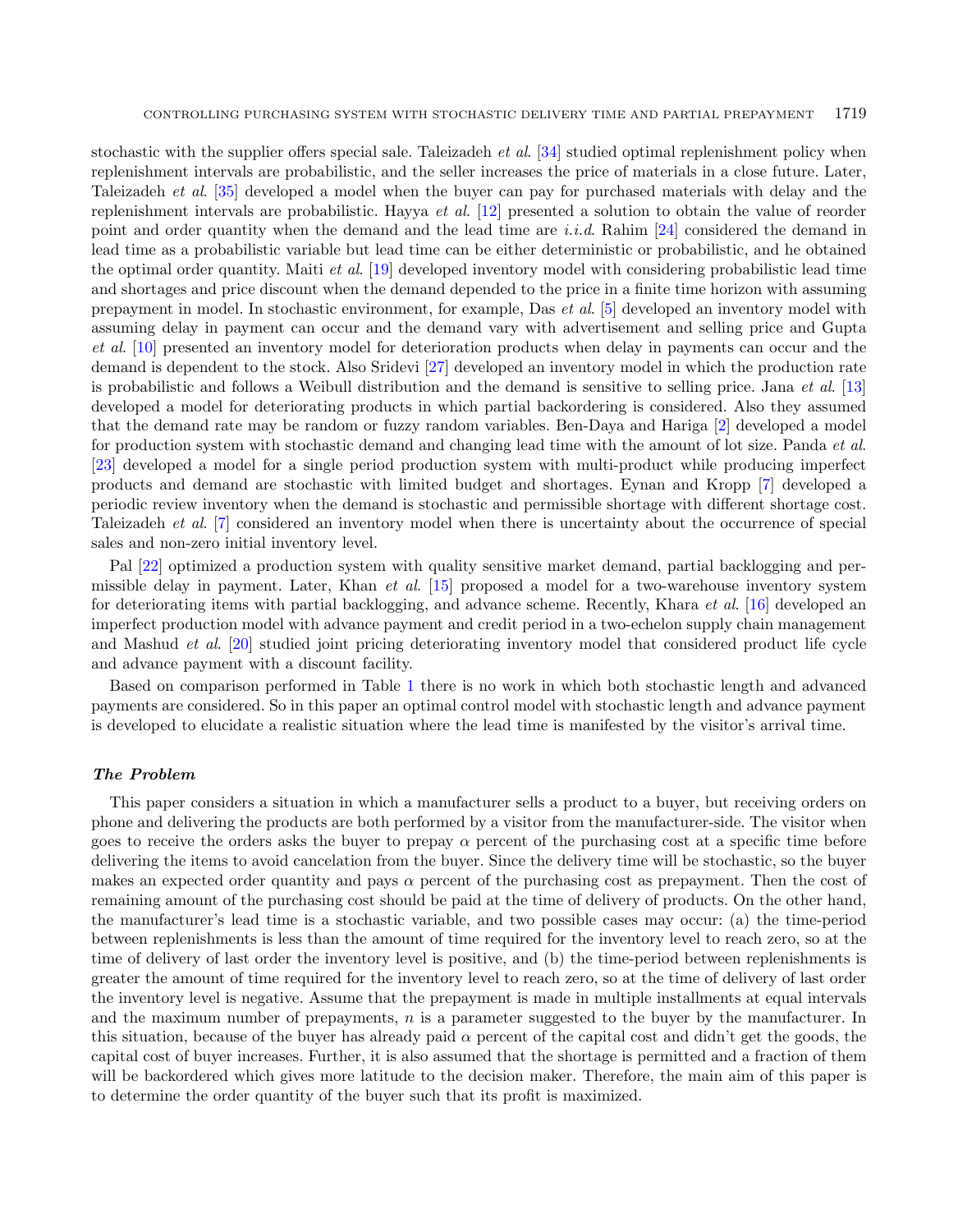| References                                                                                                                                                                                                                                         | Shortage              |           |                                 |                                                               |                   |                                        | Decision variables              |                                      |                                      | Objective<br>function                |                            |                                                |                                 |
|----------------------------------------------------------------------------------------------------------------------------------------------------------------------------------------------------------------------------------------------------|-----------------------|-----------|---------------------------------|---------------------------------------------------------------|-------------------|----------------------------------------|---------------------------------|--------------------------------------|--------------------------------------|--------------------------------------|----------------------------|------------------------------------------------|---------------------------------|
|                                                                                                                                                                                                                                                    | Backordering          | Lost sale | backordering<br>Partial         | Advanced payment                                              | Stochastic demand | Stochastic periodic<br>$\mbox{length}$ | Deterioration                   | Order quantity                       | Shortage<br>quantity                 | Period length                        | Inventory level            | Convex                                         | Concave                         |
| Ben-Daya and Hariga [2]<br>Ertogral and Rahim [6]<br>Rahim $[35]$<br>Ouyang et al. $[21]$<br>Eynan and Kropp [7]<br>Panda et al. $[23]$                                                                                                            | Y<br>Y                |           | Y<br>Y                          |                                                               | Y<br>Y<br>Y<br>Y  | Y<br>Y                                 | Y                               | $\mathbf Y$<br>Y<br>Y                | Y                                    | Y<br>Y<br>Y                          | Y<br>Y                     | Y<br>$\mathbf Y$<br>Y                          | $\mathbf Y$<br>$\mathbf Y$<br>Y |
| Taleizadeh et al. [30]<br>Hayya et al. $[12]$<br>Taleizadeh et al. [39]<br>Liang and Zhou $[17]$<br>Thangam <sup>[38]</sup><br>Maihami and Nakhai [18]<br>Sarker et al. $[26]$<br>Taleizadeh et al. [31]<br>Karimi-Nasab and Konstantaras          |                       |           | $\mathbf Y$<br>Y<br>Y<br>Y<br>Y | Y<br>Y<br>Y                                                   | Y<br>Y<br>Y       | Y<br>Y<br>Y                            | Y<br>Y<br>Y<br>Y                | Y<br>Y<br>Y<br>Y<br>Y                | Y                                    | Y<br>Y<br>Y<br>Y                     | Y<br>$\mathbf Y$<br>Y<br>Y | Y<br>Y<br>Y<br>Y<br>$\mathbf Y$<br>Y           | Y                               |
| $\vert 14 \vert$<br>Taleizadeh et al. [32]<br>Chiang $[4]$                                                                                                                                                                                         | Y                     | Y         | Y                               |                                                               | Y                 | Y<br>Y                                 |                                 |                                      | Y                                    |                                      | Y<br>Y                     | Y                                              | Y                               |
| Guria et al. $[11]$<br>Jana et al. $[13]$<br>Taleizadeh et al. [33]<br>Taleizadeh [28]<br>Taleizadeh [29]<br>Sarkar et al. $ 25 $<br>Zhang et al. $[42]$<br>Pal $[23]$<br>Khan <i>et al.</i> $[15]$<br>Khara et al. $ 16 $<br>Mashud et al. $[20]$ | Y<br>Y<br>Y<br>Y<br>Y | Y         | Y<br>Y<br>Y<br>Y<br>Y           | Y<br>Y<br>$\mathbf Y$<br>$\mathbf Y$<br>Y<br>Y<br>Y<br>Y<br>Y | Y                 | Y<br>Y<br>Y                            | Y<br>Y<br>Y<br>Y<br>Y<br>Y<br>Y | Y<br>Y<br>Y<br>Y<br>Y<br>Y<br>Y<br>Y | Y<br>Y<br>$\mathbf Y$<br>$\mathbf Y$ | Y<br>Y<br>Y<br>Y<br>Y<br>Y<br>Y<br>Y | Y                          | Y<br>Y<br>Y<br>$\mathbf Y$<br>Y<br>Y<br>Y<br>Y | Y                               |
| Current paper                                                                                                                                                                                                                                      |                       |           | $\overline{\mathrm{Y}}$         | $\overline{\mathrm{Y}}$                                       |                   | $\overline{Y}$                         |                                 | $\overline{\mathrm{Y}}$              | $\overline{\mathrm{Y}}$              |                                      | $\overline{\mathrm{Y}}$    |                                                | $\overline{\mathrm{Y}}$         |

<span id="page-3-0"></span>Table 1. A skeletal examination of the related literature.

Notes. Y: Yes.

## 2. The problem formulation

According to the problem description, all components of the profit function need to be modeled are revenue, purchasing cost, holding cost, shortage cost both lost sale and backordering, and finally the capital cost occurs because of prepayments. The following notations are used to model the problem.

## (a) Parameters

- D Demand rate (units/period)
- $\gamma$   $\qquad$  The fraction of shortages that will backordered (Percent)
- $\alpha$  The fraction of purchasing cost that paid as multiple prepayment (Percent)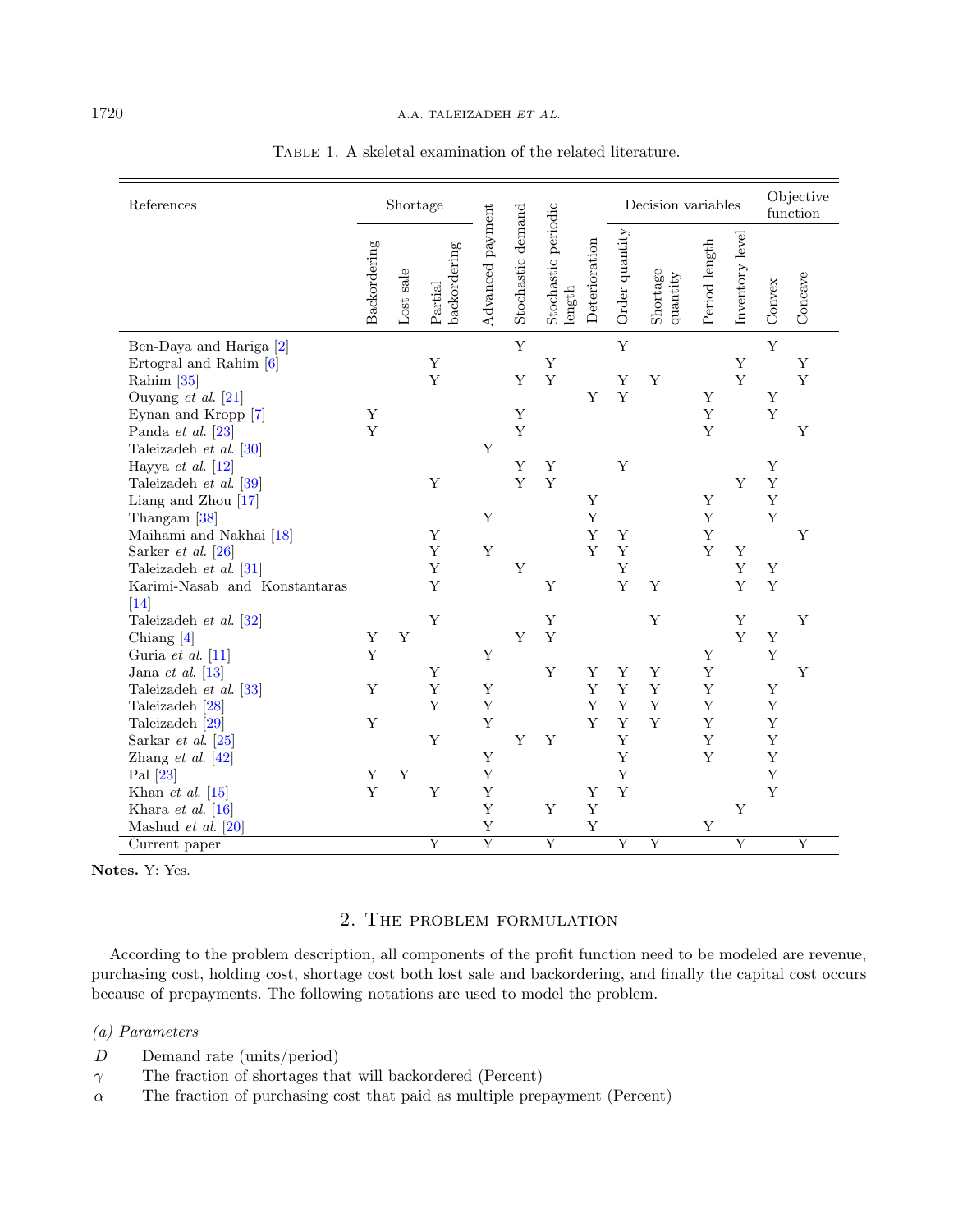- $P$  Unit selling price (\$/unit)
- $C$  Unit purchasing price ( $\gamma$ unit)
- $n$  The number of equally spaced prepayments to be made before receiving the order
- The length of time during which the buyer will make the prepayments (time)
- $\pi$  Backordered cost per unit per time period (\$/unit-time)
- $\pi'$ Lost sale cost per unit  $(\frac{2}{\text{unit}})$
- $h$  Inventory holding cost per unit per time period ( $\gamma$ unit-time)
- $L_{\text{max}}$  Upper limit of delivery time in uniform distribution (time)
- $L_{\text{min}}$  Lower limit of delivery time in uniform distribution (time)
- $I_c$  Capital cost rate per unit time (\$/time)
- $f(l)$  Probability distribution function (PDF) of L
- $F(l)$  Cumulative distribution function of L,  $\overline{F}(l) = 1 F(l)$
- $\lambda$  Arrival rate in exponential PDF

(b) Independent Decision variables

 $R$  The replenish-up-to level (unit)

- (c) Other variables
- $\overline{B}$  Expected backordered quantity per cycle (unit)<br>
Expected lost sale quantity per cycle (unit)
- $\overline{L}$  Expected lost sale quantity per cycle (unit)<br>
Expected inventory per cycle (unit)
- Expected inventory per cycle (unit)
- Expected number of units replenished per cycle (unit)
- $l_R$  Amount of time that the inventory equals zero,  $l_R = R/D$  (time)
- ECP Expected cyclic profit (\$)
- ER Expected revenue per cycle (\$)
- EHC Expected cyclic holding cost (\$)
- EPC Expected cyclic purchasing cost (\$)
- EBC Expected cyclic backordering cost (\$)
- ELC Expected cyclic lost sale cost (\$)
- CCC Cyclic capital cost (\$)
- (\*) Indicate the optimal value

#### 2.1. Profit function

To determine the decision variable of the buyer and calculate the expected profit in each cycle, ECP, all the terms in the profit function need to be modeled. The expected revenue, the expected purchasing cost per cycle, the expected holding cost per cycle, the expected shortage cost both lost sale and backordering and finally expected capital cost from the prepayment are the components of profit function should be derived separately. The profit function is given as follows.

$$
ECP = ER - EPC - EHC - EBC - ELC - CCC
$$
  
= PQ - CQ - h\overline{I} - \pi\overline{B} - \pi'\overline{L} - CCC. (2.1)

Since the manufacturer's lead time is a stochastic variable, two possible cases may occur. In the first case, the time between replenishments is less than the time required for the inventory level to reach zero, so at the time of delivery of last order the inventory level is positive as shown in Figure [1.](#page-5-0) In the second case, the time-period between replenishments is greater than the amount of time required for the inventory level to reach zero and the inventory diagram of this case is shown in Figure [2.](#page-5-1) In both figures  $n$  equal installments, represent the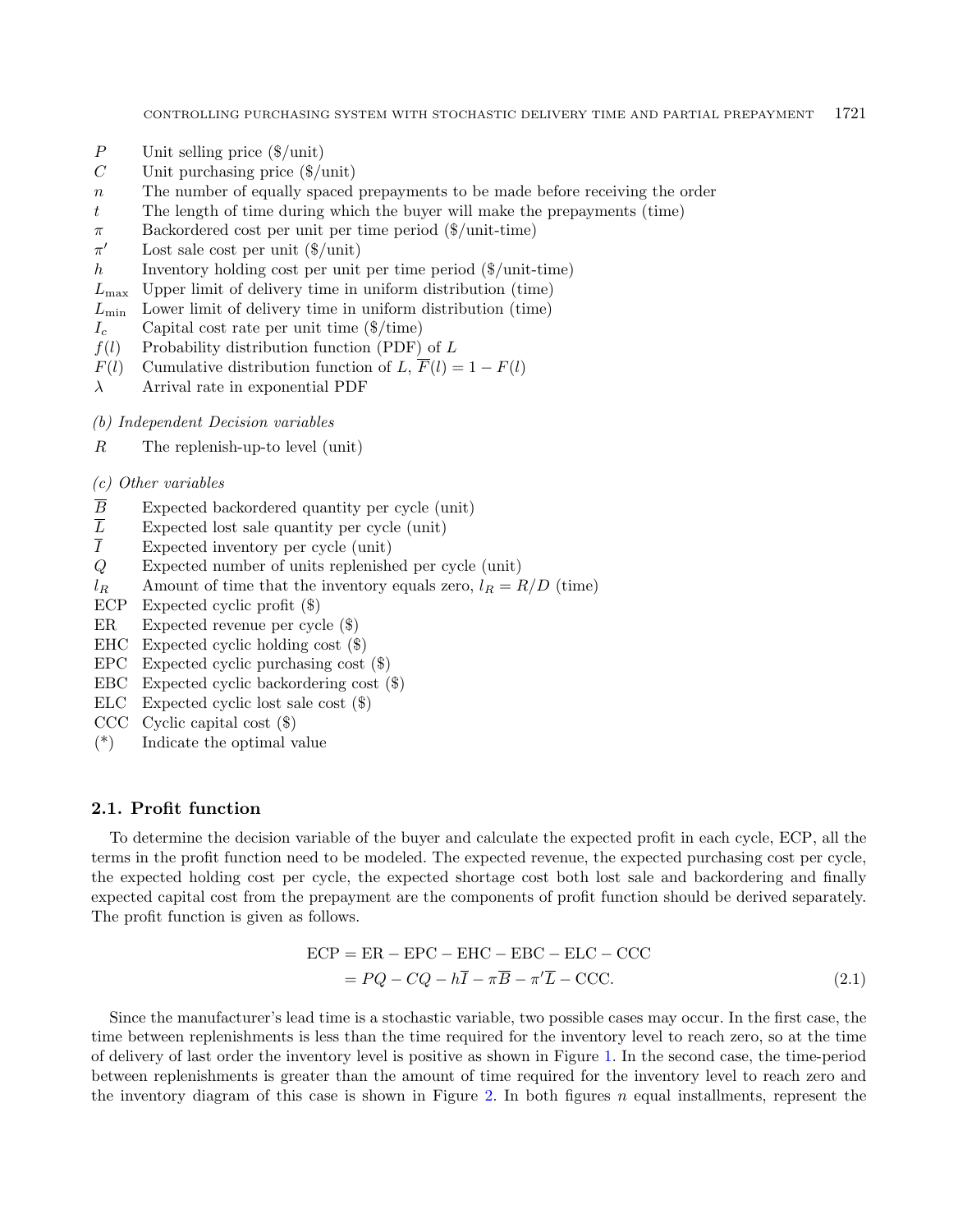<span id="page-5-0"></span>

Figure 1. Invested capital for inventory under prepayments and stochastic periodic length with no shortages.

<span id="page-5-1"></span>

Figure 2. Invested capital for inventory under prepayments and stochastic periodic length, when there are partial backordering shortages.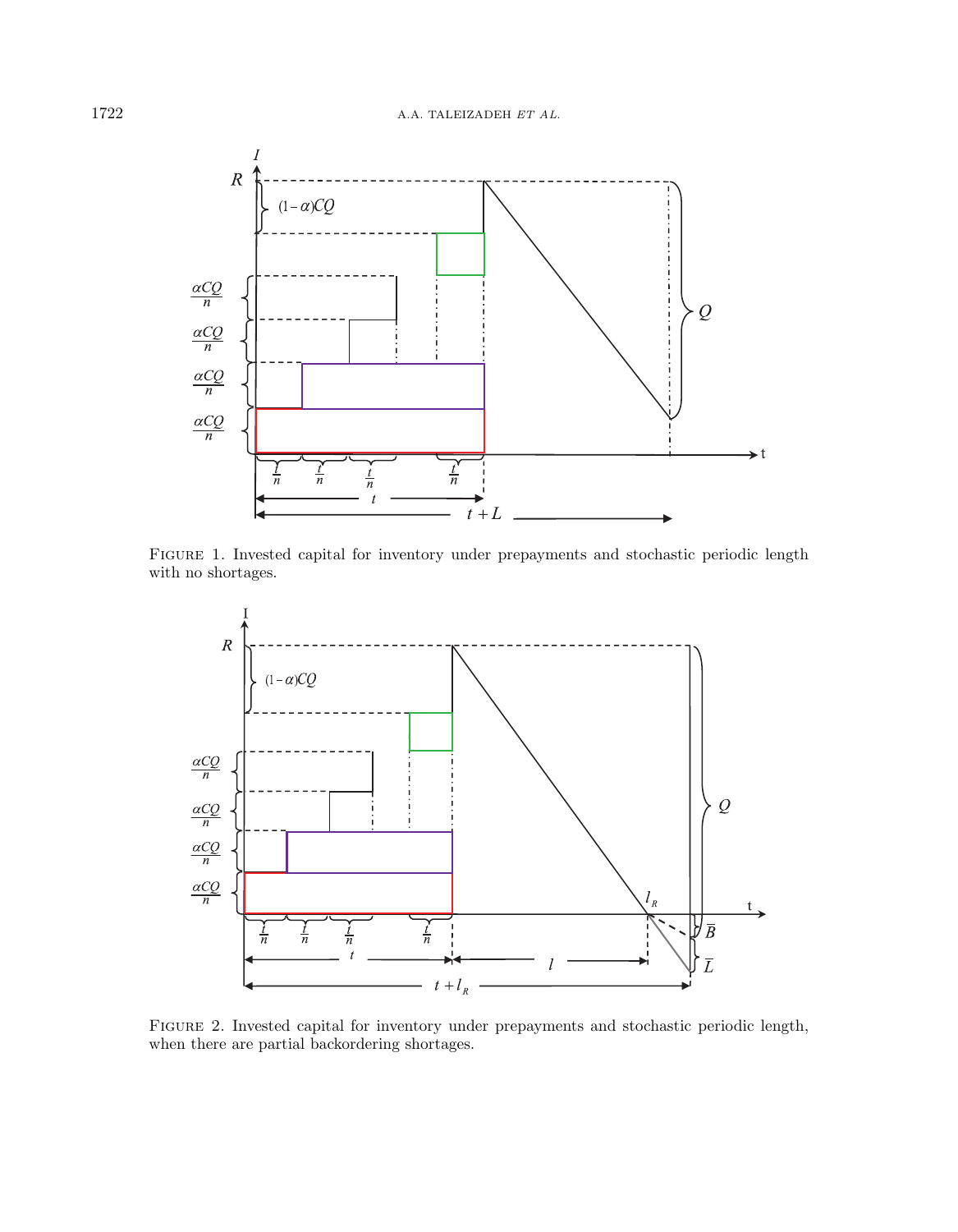prepayments which should be paid during , before receiving the goods. In this problem, the cyclic capital cost, CCC, will be:

$$
CCC = \left(I_c \frac{\alpha CQ}{n} \times n \times \frac{t}{n}\right) + \left(I_c \frac{\alpha CQ}{n} \times (n-1) \times \frac{t}{n}\right) + \dots + \left(I_c \frac{\alpha CQ}{n} \times [n-(n-2)] \times \frac{t}{n}\right) + \left(I_c \frac{\alpha CQ}{n} \times [n-(n-1)] \times \frac{t}{n}\right)
$$

$$
= \left(I_c \frac{\alpha CQ}{n} \times \frac{t}{n}\right)[n+(n-1)+\dots+2+1] = \alpha I_c Ct \frac{(n+1)}{2n}Q.
$$
(2.2)

This cost term is the same as what Taleizadeh et al. [\[33\]](#page-18-2) derived for an EOQ based model.

Also in the profit function, the expected number of units replenished per cycle,  $Q$ , is:

<span id="page-6-0"></span>
$$
Q = \int_{L_{\min}}^{l_R} DL f_L(l) \, \mathrm{d}l + \int_{l_R}^{L_{\max}} (R + \gamma (DL - R)) f_L(l) \, \mathrm{d}l. \tag{2.3}
$$

Because if the visitor arrives within  $[L_{\min}, l_R]$  the order quantity is DL and if arrives within  $[l_R, L_{\max}]$  the order quantity will be  $R + \gamma (DL - R)$ . Since the lead-time is random variable, the expected value of the order quantity is what presented in equation [\(2.3\)](#page-6-0). Also, the average on hand inventory for the first and second cases are  $RL - \frac{DL^2}{2}$  and  $\frac{R^2}{2D}$  $\frac{R^2}{2D}$ , respectively. So the expected inventory per cycle is:

$$
\overline{I} = \int_{L_{\min}}^{l_R} \left( RL - \frac{DL^2}{2} \right) f_L(l) \, \mathrm{d}l + \int_{l_R}^{L_{\max}} \frac{R^2}{2D} f_L(l) \, \mathrm{d}l. \tag{2.4}
$$

Surely the shortage occurs only when the visitor arrives within  $[l_R, L_{\text{max}}]$  and in this situation the shortage quantity is  $(DL - R)$  and  $\gamma$  percent of the shortage is backordered. Moreover, the expected backordered,  $\overline{B}$  and the lost sale quantities per cycle,  $\overline{L}$  are derived as below, respectively (also, see Fig. [2\)](#page-5-1).

<span id="page-6-1"></span>
$$
\overline{B} = \gamma \int_{l_R}^{L_{\text{max}}} (DL - R) f_L(l) \, \mathrm{d}l \tag{2.5}
$$

and

$$
\overline{L} = (1 - \gamma) \int_{l_R}^{L_{\text{max}}} (DL - R) f_L(l) \, \mathrm{d}l. \tag{2.6}
$$

Finally the expected profit function, ECP, is given by

$$
\begin{split} \text{ECP} &= \left( P - C - \frac{I_c C t \alpha (n+1)}{2n} \right) \left[ \int_{L_{\min}}^{l_R} DL \, f_L(l) \, \text{d}l + \int_{l_R}^{L_{\max}} (R + \gamma (DL - R)) f_L(l) \, \text{d}l \right] \\ &- h \left[ \int_{L_{\min}}^{l_R} \left( RL - \frac{DL^2}{2} \right) f_L(l) \, \text{d}l + \int_{l_R}^{L_{\max}} \frac{R^2}{2D} f_L(l) \, \text{d}l \right] \\ &- \pi \left[ \gamma \int_{l_R}^{L_{\max}} (DL - R) f_L(l) \, \text{d}l \right] - \pi' \left[ (1 - \gamma) \int_{l_R}^{L_{\max}} (DL - R) f_L(l) \, \text{d}l \right]. \end{split} \tag{2.7}
$$

Since the profit function shown in equation [\(2.7\)](#page-6-1) includes only one variable, which is the maximum inventory level,  $R$ , and optimal value needs to be determined such that the profit function is maximized, it is needed to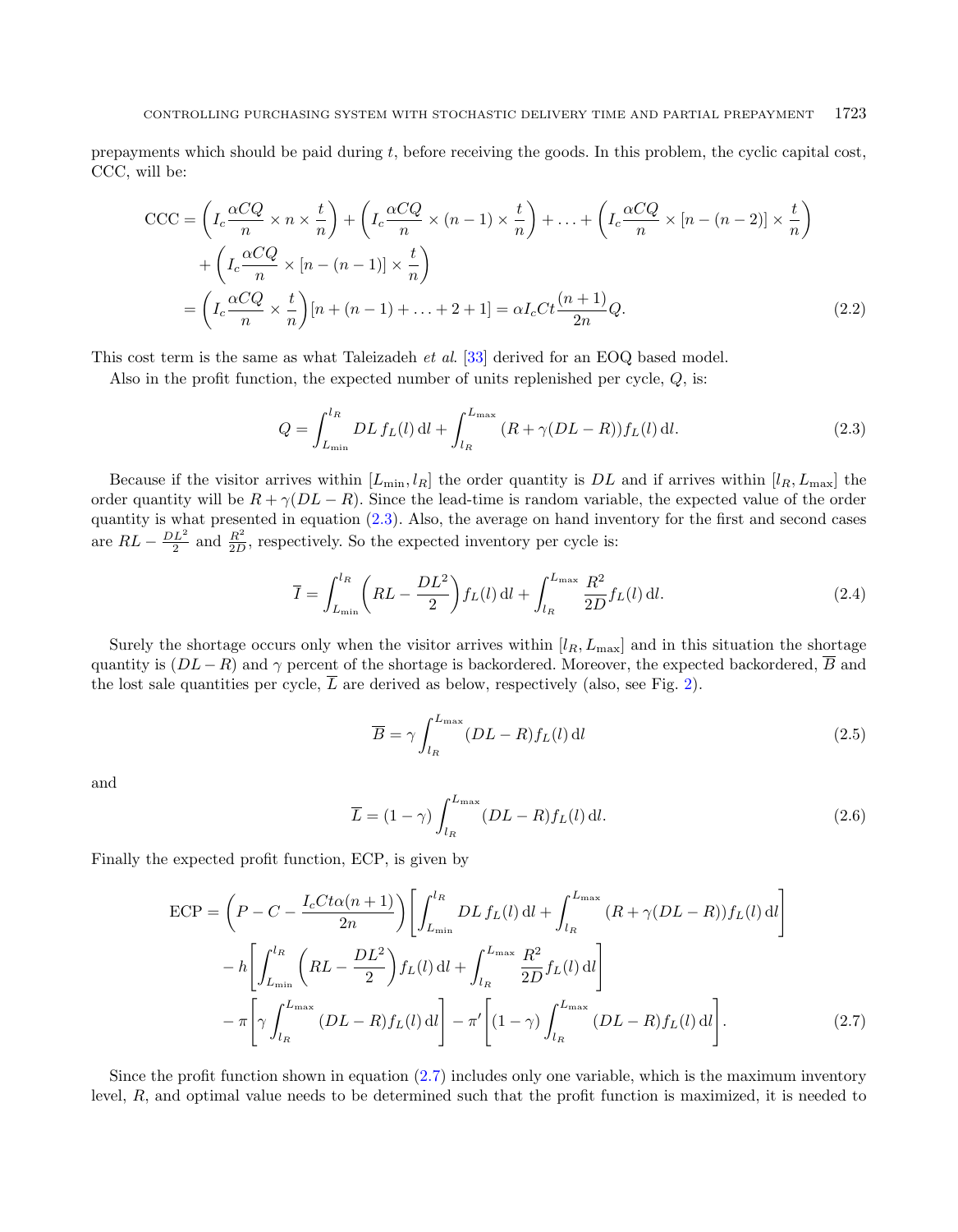show that the profit function is concave with respect to  $R$ . To prove the concavity of the profit function with respect to  $R$ , the first and the second derivatives of profit function need to be developed as

<span id="page-7-3"></span>
$$
\frac{\mathrm{d}\,E\mathrm{CP}}{\mathrm{d}\,R} = \left(P - C - \frac{I_c C t \alpha (n+1)}{2n}\right)(1-\gamma)\overline{F}(l_{R^*}) + \left[\gamma \pi + (1-\gamma) \pi' - h \frac{R^*}{D}\right] \overline{F}(l_{R^*}) - h E(L | L \leq l_{R^*}) \tag{2.8}
$$

$$
\frac{\mathrm{d}^2 \mathrm{ECP}}{\mathrm{d}R^2} = -\frac{1}{D} \bigg\{ \bigg[ 2\bigg(P - C - \frac{I_c C t \alpha (n+1)}{2n}\bigg) (1-\gamma) + \gamma P \bigg] (1-\gamma) f(l_R) + \frac{h}{D} \overline{F}(l_{R^*}) \bigg\}.
$$
\n(2.9)

In equation [\(2.9\)](#page-7-0), when  $l_R < L_{\min}$ ,  $f_l(l_R)$  is zero and  $\overline{F}_l(l_R)$  is positive, so  $d^2ECP/dR^2$  is negative. Moreover when  $L_{\min} \leq l_R \leq L_{\max}$ , both  $f_l(l_R)$  and  $\overline{F}_l(l_R)$  are positive and the second derivative is positive too; but when  $L_{\text{max}} < l_R$ , both  $f_l(l_R)$  and  $\overline{F}_l(l_R)$  are zero and  $d^2ECP/dR^2$  approaches to zero too. Therefore, the profit function over  $(-\infty, L_{\text{max}}]$  is convex which means  $l_R = R/D$  should be less than  $L_{\text{max}}$  and an upper bound is obtained for the maximum level of inventory level as  $R \leq DL_{\text{max}}$ . Then, because of the concavity of profit function, setting the first derivative of the profit function with respect to  $R$  equal to zero, the optimal replenish-up-to level will be

<span id="page-7-0"></span>
$$
\overline{F}(l_{R^*}) = \frac{hE(L|L \leq l_{R^*})}{\left[\left(P - C - \frac{I_c C t \alpha(n+1)}{2n}\right)(1-\gamma) + \gamma \pi + (1-\gamma)\pi'\right] - h\frac{R^*}{D}}.\tag{2.10}
$$

In the next subsection the profit function and optimal solution for two special cases, when lead time follows uniform and exponential probability distribution, are derived.

#### 2.2. Special cases

Two specific probability distribution functions are used for the random variable. First, a continuous uniform distribution function is used followed by an exponential probability distribution function in the subsequent part.

#### 2.2.1. Uniformly distributed lead time

If the lead-time follows a uniform probability distribution, then the expected profit function can be rewritten as below.

$$
ECP(R) = \frac{\left(P - C - \frac{I_c C t \alpha (n+1)}{2n}\right)}{2(L_{\text{max}} - L_{\text{min}})} \left[ (\gamma - 1) \frac{R^2}{D} - DL_{\text{min}}^2 + (2(1 - \gamma) - 2\gamma) L_{\text{max}} R + \gamma DL_{\text{max}}^2 \right] -\frac{(\pi'(1 - \gamma) + \pi \gamma)}{(L_{\text{max}} - L_{\text{min}})} \times \left[ \frac{DL_{\text{max}}^2}{2} + \frac{R^2}{2D} - RL_{\text{max}} \right] -\frac{h}{(L_{\text{max}} - L_{\text{min}})} \left[ -\frac{R^3}{6D^2} - \frac{RL_{\text{min}}^2}{2} + \frac{DL_{\text{min}}^3}{6} + \frac{L_{\text{max}} R^2}{2D} \right].
$$
 (2.11)

In this case, when lead-time follows uniform probability distribution,

<span id="page-7-4"></span><span id="page-7-2"></span><span id="page-7-1"></span>
$$
\overline{F}(l_{R^*}) = \frac{DL_{\text{max}} - R^*}{D(L_{\text{max}} - L_{\text{min}})}
$$
\n(2.12)

$$
E(L|L \le l_{R^*}) = \frac{1}{2} \frac{R^{*2} - L_{\text{min}}^2 D^2}{D^2 (L_{\text{max}} - L_{\text{min}})}.
$$
\n(2.13)

Then replacing  $E(L|L \leq l_{R^*})$  and  $\overline{F}(l_{R^*})$  shown in equations [\(2.12\)](#page-7-1) and [\(2.13\)](#page-7-2), in equation [\(2.10\)](#page-7-3) two possible solutions for  $R$  is derived as shown in equation  $(2.14)$ .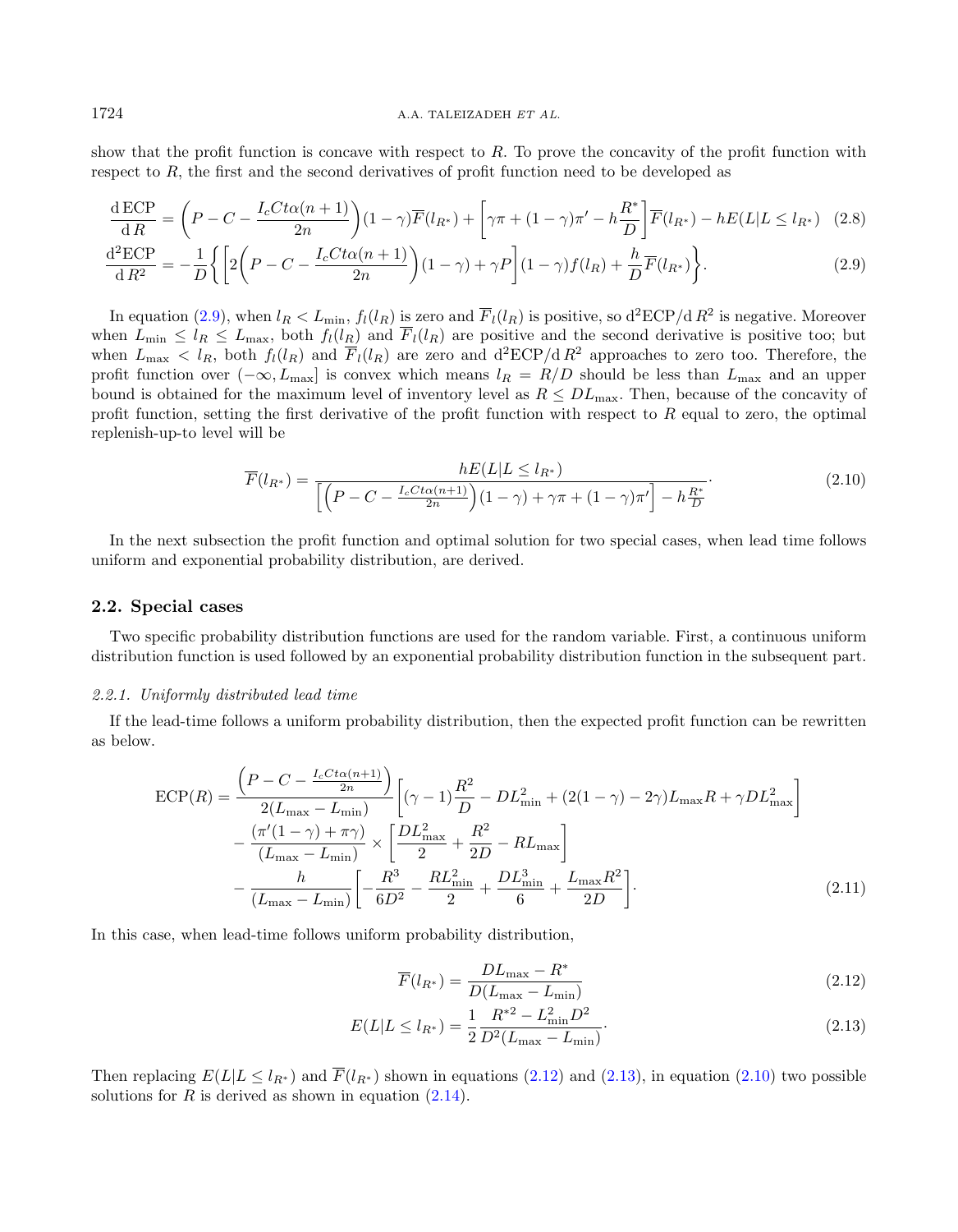$$
R_{1,2}^{*} = \frac{D}{h} \left[ \frac{hL_{\max} + \left(P - C - \frac{I_c C t \alpha (n+1)}{2n}\right)(1-\gamma) + \gamma \pi + (1-\gamma)\pi'}{\pm \sqrt{h^2 (L_{\max}^2 - L_{\min}^2) + \left(\left(P - C - \frac{I_c C t \alpha (n+1)}{2n}\right)(1-\gamma) + \gamma \pi + (1-\gamma)\pi'\right)^2}} \right].
$$
 (2.14)

Since  $\frac{D}{h}$  $\int hL_{\text{max}} + (P - C - (I_c C t \alpha (n+1)/2n))(1 - \gamma) + \gamma \pi + (1 - \gamma)\pi'$  $+\sqrt{h^2(L_{\max}^2-L_{\min}^2)+((P-C-(I_cCt\alpha(n+1)/2n))(1-\gamma)+\gamma\pi+(1-\gamma)\pi')^2}$ ]︃ does not satisfy constraint  $R \leq DL_{\text{max}}$ , so the optimal solution is;

$$
R^* = \frac{D}{h} \left[ \frac{hL_{\text{max}} + (P - C - (I_c C t \alpha (n+1)/2n))(1-\gamma) + \gamma \pi + (1-\gamma)\pi'}{-\sqrt{h^2 (L_{\text{max}}^2 - L_{\text{min}}^2) + ((P - C - I_c C t \alpha (n+1)/2n))(1-\gamma) + \gamma \pi + (1-\gamma)\pi')} \right]
$$
(2.15)

and

$$
Q = \frac{1}{(L_{\text{max}} - L_{\text{min}})} \left[ \frac{D(\alpha L_{\text{max}}^2 - L_{\text{min}}^2)}{2} + (1 - \alpha) R L_{\text{max}} - \frac{(1 - \alpha) R^2}{2D} \right].
$$
 (2.16)

#### 2.2.2. Exponentially distributed lead time

If the lead time follows an exponential distribution, then the expected profit function can be rewritten as

$$
\begin{split} \text{ECP}(R) &= \frac{(2n(P-C) - I_cC\,t\alpha(n+1))}{2n\lambda^2} \left[ \left(1 - e^{-\lambda l_R}(\lambda l_R + 1)\right)\lambda D + (\gamma D + \lambda R)e^{-\lambda l_R} \right] \\ &- \frac{h}{\lambda} \left[ R - Re^{-\lambda l_R}(\lambda l_R + 1) - \frac{D}{2\lambda} \left(2 - e^{-\lambda l_R}(\lambda^2 l_R^2 + 2\lambda l_R + 2)\right) \right] \\ &+ \frac{hR^2}{2D} e^{-\lambda l_R} - \frac{1}{\lambda^2} (\gamma \pi + (1 - \gamma)\pi') \left(2De^{-\lambda l_R}\right). \end{split} \tag{2.17}
$$

In this case, when lead-time follows an exponential probability distribution, we have

<span id="page-8-1"></span><span id="page-8-0"></span>
$$
\overline{F}(l_{R^*}) = e^{-l_R^{*\lambda}} \tag{2.18}
$$

$$
E(L|L \le l_{R^*}) = \frac{-e^{-l_{R^*}\lambda}(R^*\lambda + D) + D}{D\lambda}.
$$
\n(2.19)

Then replacing  $E(L|L \leq l_{R^*})$  and  $\overline{F}(l_{R^*})$  in equation [\(2.10\)](#page-7-3) with the expressions in equations [\(2.18\)](#page-8-0) and  $(2.19)$ , the optimal solution for R is derived as shown below.

$$
R^* = \frac{\left[\ln\left(\left[\left(P - C - \frac{I_c C t \alpha(n+1)}{2n}\right)(1-\gamma) + \gamma \pi + (1-\gamma)\pi'\right]\lambda + h\right) - \ln(h)\right]D}{\lambda} \tag{2.20}
$$

and

$$
Q^* = \frac{D}{\lambda} \left[ 1 - (1 - \alpha)e^{-\lambda l_R} \right].
$$
\n(2.21)

#### 3. Numerical examples and sensitivity analysis

Consider a situation in which the visitor calls the customer with a phone to receive the order from him. The lead time is stochastic and follows a uniform or exponential distribution. Also, visitor wants customer to pay  $\alpha$ percent of purchasing cost in advance during several payments because he wants to be sure that customer needs the goods, and he will not cancel the order. When the customer ordered, with stochastic lead time, the visitor comes with the goods to deliver them to customer or to check the quantity of goods that he must deliver the customer. In this situation customer wants to know how much he should purchase to maximize his profit. This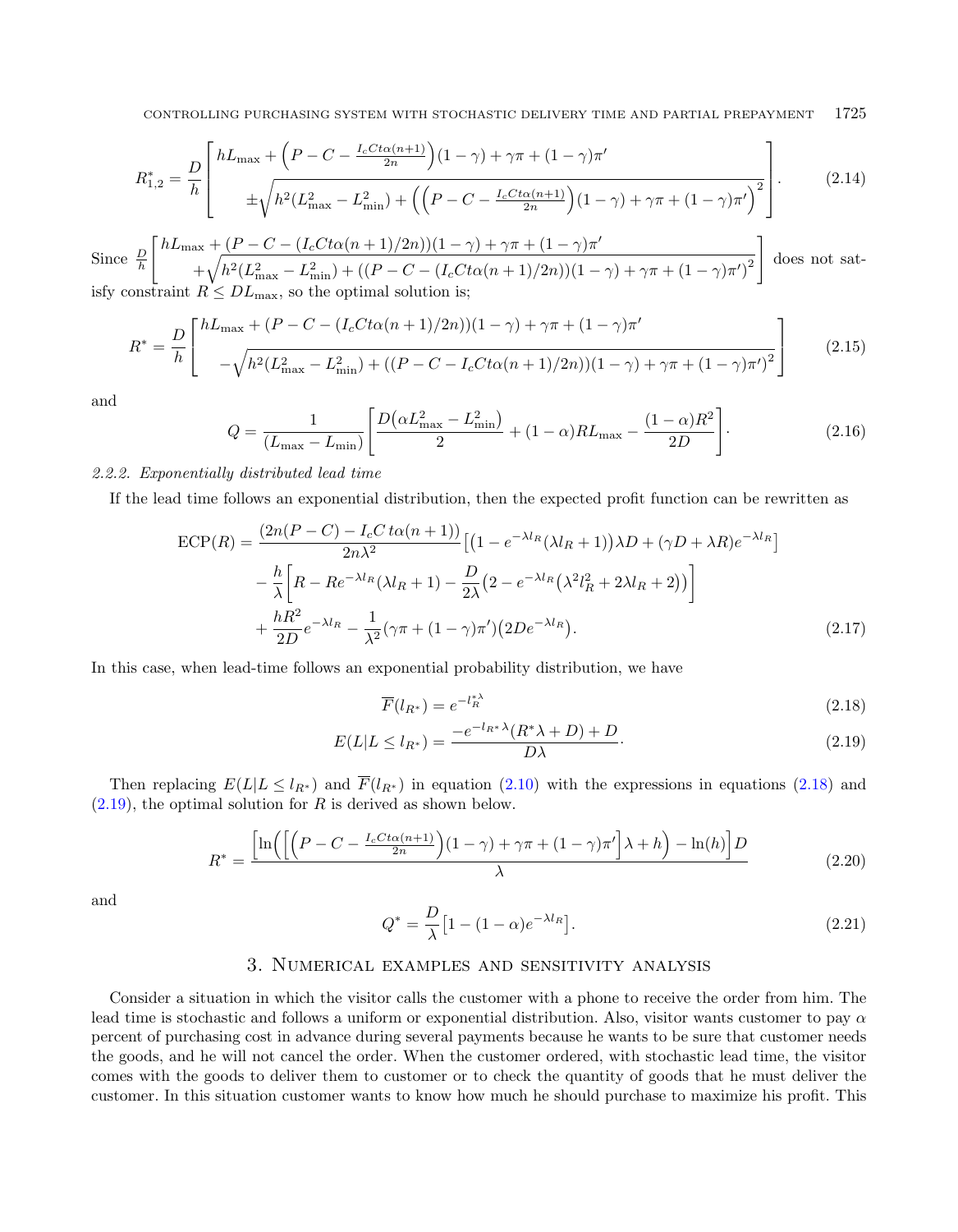<span id="page-9-1"></span>

|          |          |                  | Specific parameters |                  |                              |                  | Results |            |
|----------|----------|------------------|---------------------|------------------|------------------------------|------------------|---------|------------|
| $\alpha$ | $\gamma$ | $\boldsymbol{n}$ | D                   | $\boldsymbol{P}$ | $[L_{\rm min}, L_{\rm max}]$ | $\overline{Q^*}$ | $R^*$   | $ECP(R^*)$ |
| 0.3      | 0.4      | 3                | 100                 | 70               | [0.05, 0.1]                  | 7.4988           | 9.8573  | 61.94      |
| 0.3      | 0.8      | 3                | 120                 | 70               | [0.05, 0.1]                  | 8.9994           | 11.8075 | 74.34      |
| 0.3      | 0.4      | 5                | 140                 | 80               | [0.05, 0.1]                  | 10.4992          | 13.8635 | 193.21     |
| 0.5      | 0.8      | 5                | 160                 | 80               | [0.05, 0.1]                  | 11.9988          | 15.6866 | 210.47     |
| 0.5      | 0.4      | 7                | 180                 | 90               | [0.05, 0.1]                  | 13.4994          | 17.8637 | 373.13     |
| 0.5      | 0.8      | 7                | 200                 | 90               | [0.05, 0.1]                  | 14.9990          | 19.6765 | 414.62     |
| 0.7      | 0.4      | 9                | 220                 | 100              | [0.2, 0.3]                   | 54.9888          | 65.0933 | 1998.90    |
| 0.7      | 0.8      | 9                | 240                 | 100              | [0.2, 0.3]                   | 59.9793          | 69.7717 | 2181.40    |
| 0.7      | 0.4      | 11               | 260                 | 120              | [0.2, 0.3]                   | 64.9932          | 77.2327 | 3665.50    |
| 0.9      | 0.8      | 11               | 280                 | 120              | [0.2, 0.3]                   | 69.9854          | 81.9782 | 3893.20    |
| 0.9      | 0.4      | 13               | 300                 | 140              | [0.2, 0.3]                   | 74.9952          | 89.3044 | 5673.70    |
| 0.9      | 0.8      | 13               | 320                 | 140              | [0.2, 0.3]                   | 79.9890          | 94.1235 | 6052.70    |

<span id="page-9-0"></span>Table 2. Parametric values and the optimal solutions for uniformly distributed lead time.

Table 3. Parametric values and the optimal solutions for exponential lead time.

|          |        |        | Specific parameters |     | Results |                  |            |            |
|----------|--------|--------|---------------------|-----|---------|------------------|------------|------------|
| $\alpha$ | $\sim$ | $\, n$ | D                   | Р   | λ       | $\overline{Q^*}$ | $R^{\ast}$ | $ECP(R^*)$ |
| 0.3      | 0.4    | 3      | 100                 | 70  | 5       | 19.1511          | 52.9745    | 105.40     |
| 0.3      | 0.8    | 3      | 120                 | 70  | 5       | 23.4715          | 51.9528    | 120.38     |
| 0.3      | 0.4    | 5      | 140                 | 80  | 5       | 27.1692          | 84.1901    | 388.10     |
| 0.5      | 0.8    | 5      | 160                 | 80  | 5       | 31.3944          | 75.4506    | 386.70     |
| 0.5      | 0.4    | 7      | 180                 | 90  | 5       | 35.1617          | 116.9656   | 796.46     |
| 0.5      | 0.8    | 7      | 200                 | 90  | 10      | 19.8346          | 63.7082    | 452.26     |
| 0.7      | 0.4    | 9      | 220                 | 100 | 10      | 21.7859          | 90.6688    | 724.35     |
| 0.7      | 0.8    | 9      | 240                 | 100 | 10      | 23.8278          | 79.8698    | 742.79     |
| 0.7      | 0.4    | 11     | 260                 | 120 | 10      | 25.8180          | 115.7225   | 1359.80    |
| 0.9      | 0.8    | 11     | 280                 | 120 | 10      | 27.8426          | 100.0148   | 1365.00    |

problem is common in drugstores when they want to make an order for medicines or for stores that want to purchase dairy products. With these assumptions, several problems are created to show how much the customer should purchase to maximize his profit. To show the applicability of the proposed model a real problem as reflected from experiences is defined and several examples for both cases (PDFs) are solved and the results are shown in Tables [2](#page-9-0) and [3](#page-9-1) for the first and second cases, respectively. For the example of both cases, a drugstore wants to make an order and purchase a valuable medicine, the general data for the drugstore in this problem are  $C = 60\frac{\text{g}}{\text{unit}}$ ,  $h = 5\frac{\text{g}}{\text{unit}}$ /year,  $\pi = 5\frac{\text{g}}{\text{unit}}$ /year,  $\pi' = 10\frac{\text{g}}{\text{unit}}$ ,  $I_c = 20\frac{\text{g}}{\text{co}}$ ,  $t = 0.6$ year. Specific data are shown in Tables [2](#page-9-0) and [3](#page-9-1) for both cases of uniform and exponential distributions, respectively.

#### 3.1. Example 1: Uniformly distributed lead time

An example is framed by considering uniform distribution for the visitor's arrival time. The specific data for this case and the related results are presented in Table [2.](#page-9-0) The effect of specific parameters are reflected on the results of  $Q^*, R^*$  and  $\text{ECP}(R^*)$  corresponding to the system parameters  $\alpha, \gamma, n, D, P$  and the distribution range.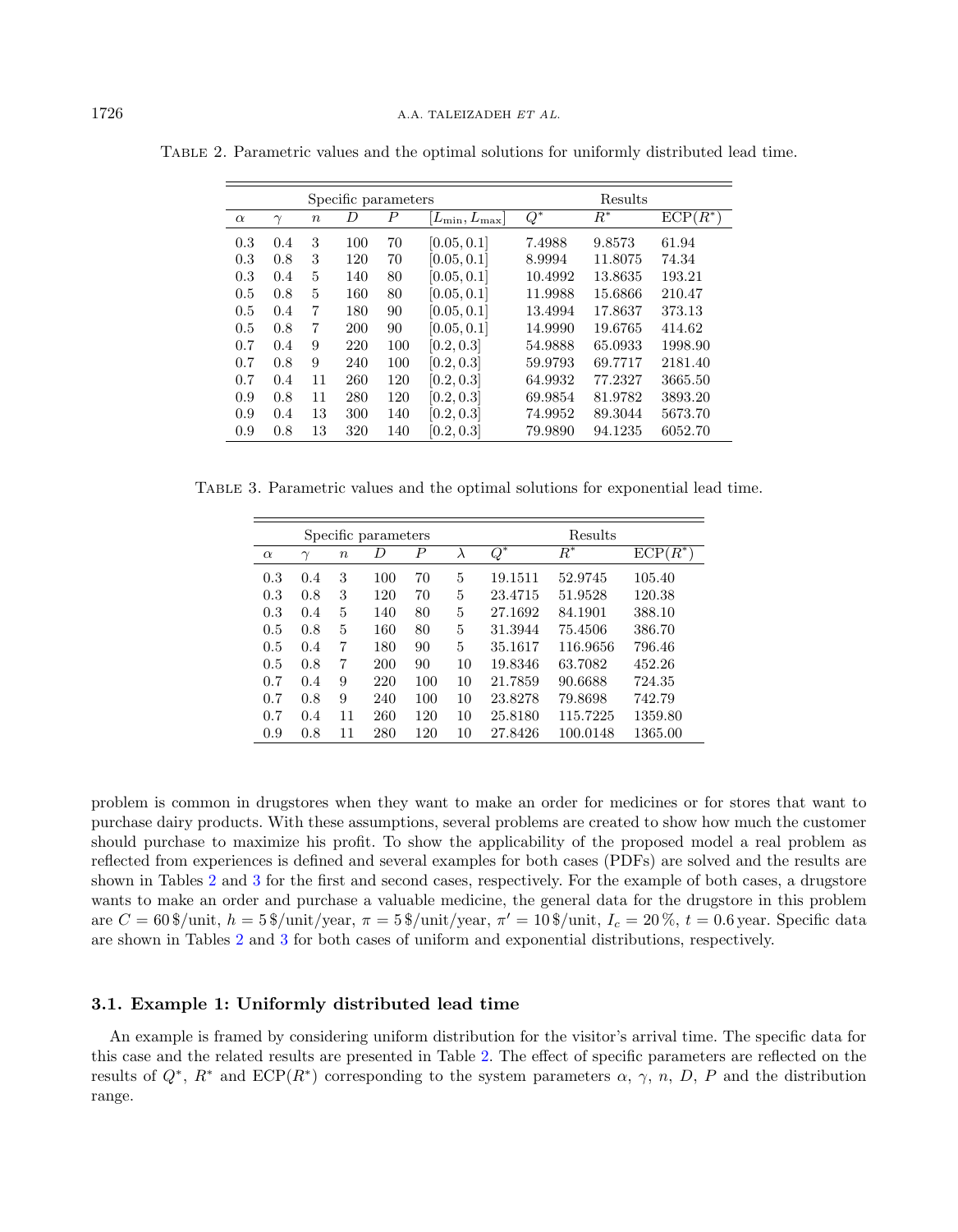| Parameter        | Percentage of<br>change in |            | Value      |            | Percentage of change in value |                  |                |  |
|------------------|----------------------------|------------|------------|------------|-------------------------------|------------------|----------------|--|
|                  | parameters                 | $Q^*$      | $R^*$      | $ECP(R^*)$ | $Q^*$                         | $R^*$            | $ECP(R^*)$     |  |
|                  | $+75$                      | 26.2470    | 34.58      | 1002.90    | $+75$                         | $+75$            | $+75$          |  |
|                  | $+50$                      | 22.4974    | 29.64      | 859.65     | $+50$                         | $+50$            | $+50$          |  |
|                  | $+25$                      | 18.7478    | 24.70      | 716.38     | $+25$                         | $+25$            | $+25$          |  |
| D                | $\theta$                   | 14.9983    | 19.76      | 573.10     | $\overline{0}$                | $\Omega$         | $\overline{0}$ |  |
|                  | $-25$                      | 11.2487    | 14.82      | 429.83     | $-25$                         | $-25$            | $-25$          |  |
|                  | $-50$                      | 7.4991     | 9.88       | 286.55     | $-50$                         | $\overline{-50}$ | $-50$          |  |
|                  | $-75$                      | 3.7496     | 4.94       | 143.28     | $-75$                         | $-75$            | $-75$          |  |
|                  | $+75$                      | 14.9997    | 19.90      | 1698.10    | $+0.01$                       | 0.709            | $+196.30$      |  |
|                  | $+50$                      | 14.9996    | 19.88      | 1323.10    | $+0.01$                       | 0.607            | $+130.87$      |  |
|                  | $+25$                      | 14.9992    | 19.84      | 948.010    | $+0.01$                       | 0.405            | $+65.41$       |  |
| $\boldsymbol{P}$ | $\Omega$                   | 14.9983    | 19.76      | 573.10     | $\Omega$                      | $\Omega$         | $\Omega$       |  |
|                  | $-25$                      | 14.9937    | 19.54      | 198.19     | $-0.03$                       | $-1.11$          | $-65.42$       |  |
|                  | $-50$                      | 14.1636    | 14.72      | $-174.94$  | $-5.57$                       | $-25.50$         | $-130.52$      |  |
|                  | $-75$                      | Infeasible | Infeasible | Infeasible | Infeasible                    | Infeasible       | Infeasible     |  |
|                  | $+75$                      | 14.9991    | 19.76      | 559.72     | $+0.01$                       | $\overline{0}$   | $-2.33$        |  |
|                  | $+50$                      | 14.9988    | 19.76      | 564.22     | $\overline{0}$                | $\overline{0}$   | $-1.55$        |  |
|                  | $+25$                      | 14.9986    | 19.76      | 571.57     | $\overline{0}$                | $\overline{0}$   | $-0.27$        |  |
| $\alpha$         | $\theta$                   | 14.9983    | 19.76      | 573.10     | $\overline{0}$                | $\overline{0}$   | $\overline{0}$ |  |
|                  | $^{-25}$                   | 14.9980    | 19.76      | 577.57     | $\overline{0}$                | $\overline{0}$   | $+0.78$        |  |
|                  | $-\overline{50}$           | 14.9977    | 19.76      | 582.07     | $\overline{0}$                | $\overline{0}$   | $+1.57$        |  |
|                  | $-\overline{75}$           | 14.9974    | 19.76      | 586.42     | $-0.01$                       | $\overline{0}$   | $+2.32$        |  |
|                  | $+75$                      | 14.9983    | 19.76      | 573.82     | $\overline{0}$                | $\overline{0}$   | $+0.13$        |  |
|                  | $+50$                      | 14.9983    | 19.76      | 573.67     | $\overline{0}$                | $\overline{0}$   | $+0.1$         |  |
|                  | $+25$                      | 14.9983    | 19.76      | 573.37     | $\overline{0}$                | $\overline{0}$   | $+0.05$        |  |
| $\cal N$         | $\Omega$                   | 14.9983    | 19.76      | 573.10     | $\overline{0}$                | $\overline{0}$   | $\overline{0}$ |  |
|                  | $-25$                      | 14.9983    | 19.76      | 572.62     | $\overline{0}$                | $\overline{0}$   | $-0.08$        |  |
|                  | $-50$                      | 14.9983    | 19.76      | 571.27     | $\boldsymbol{0}$              | $\overline{0}$   | $-0.32$        |  |
|                  | $-\overline{75}$           | 14.9983    | 19.76      | 568.42     | $\overline{0}$                | $\overline{0}$   | $-0.82$        |  |
|                  | $+75$                      | 14.9984    | 19.77      | 573.10     | $\boldsymbol{0}$              | $\boldsymbol{0}$ | $\overline{0}$ |  |
| $\pi$            | $+50$                      | 14.9984    | 19.77      | 573.10     | $\overline{0}$                | $\overline{0}$   | $\overline{0}$ |  |
|                  | $+25$                      | 14.9983    | 19.76      | 573.10     | $\overline{0}$                | $\overline{0}$   | $\overline{0}$ |  |
|                  | $\theta$                   | 14.9983    | 19.76      | 573.10     | $\overline{0}$                | $\overline{0}$   | $\overline{0}$ |  |
|                  | $^{-25}$                   | 14.9983    | 19.76      | 573.10     | $\overline{0}$                | $\overline{0}$   | $\overline{0}$ |  |
|                  | $-50$                      | 14.9981    | 19.75      | 573.10     | $\overline{0}$                | $\overline{0}$   | $\overline{0}$ |  |
|                  | $-\overline{75}$           | 14.9981    | 19.75      | 573.10     | $\overline{0}$                | $\overline{0}$   | $\overline{0}$ |  |

<span id="page-10-0"></span>Table 4. The sensitivity analysis in Example 1 (Uniform PDF).

## 3.2. Example 2: Exponentially distributed lead time

We propose another example by considering exponential distribution for the visitor's arrival time which is basically the lead time. The specific data for this case and the related results are presented in Table [3.](#page-9-1)

To show the effect of changing the value of some parameters  $D, \alpha, n, P$  and  $\pi$  on the amount of replenish-up-to level and expected cyclic profit, some problems are solved and the results of Example 1 (Uniform PDF) are shown in Table [4](#page-10-0) and those of Example 2 (Exponential PDF) are shown in Table [5.](#page-11-0)

The general data for this problem are  $C = 60\frac{\text{g}}{\text{unit}}$ ,  $h = 5\frac{\text{g}}{\text{unit}}$ ,  $\text{year}$ ,  $\pi' = 10\frac{\text{g}}{\text{unit}}$ ,  $I_c = 20\%$ , and  $t =$ 0.6 year. The default amount of data to analyze their effect in this part are  $P = 100\frac{\text{g}}{\text{unit}}$ ,  $D = 100\frac{\text{unit}}{\text{year}}$ ,  $\alpha = 0.3$ ,  $n = 10$ ,  $\pi = 5\frac{\text{g}}{\text{unit}}/\text{year}$ ,  $\gamma = 0.4$  and in Example 1, the lead time is between [0.1, 0.2] year and in Example 2,  $\lambda = 10$  arrivals/year.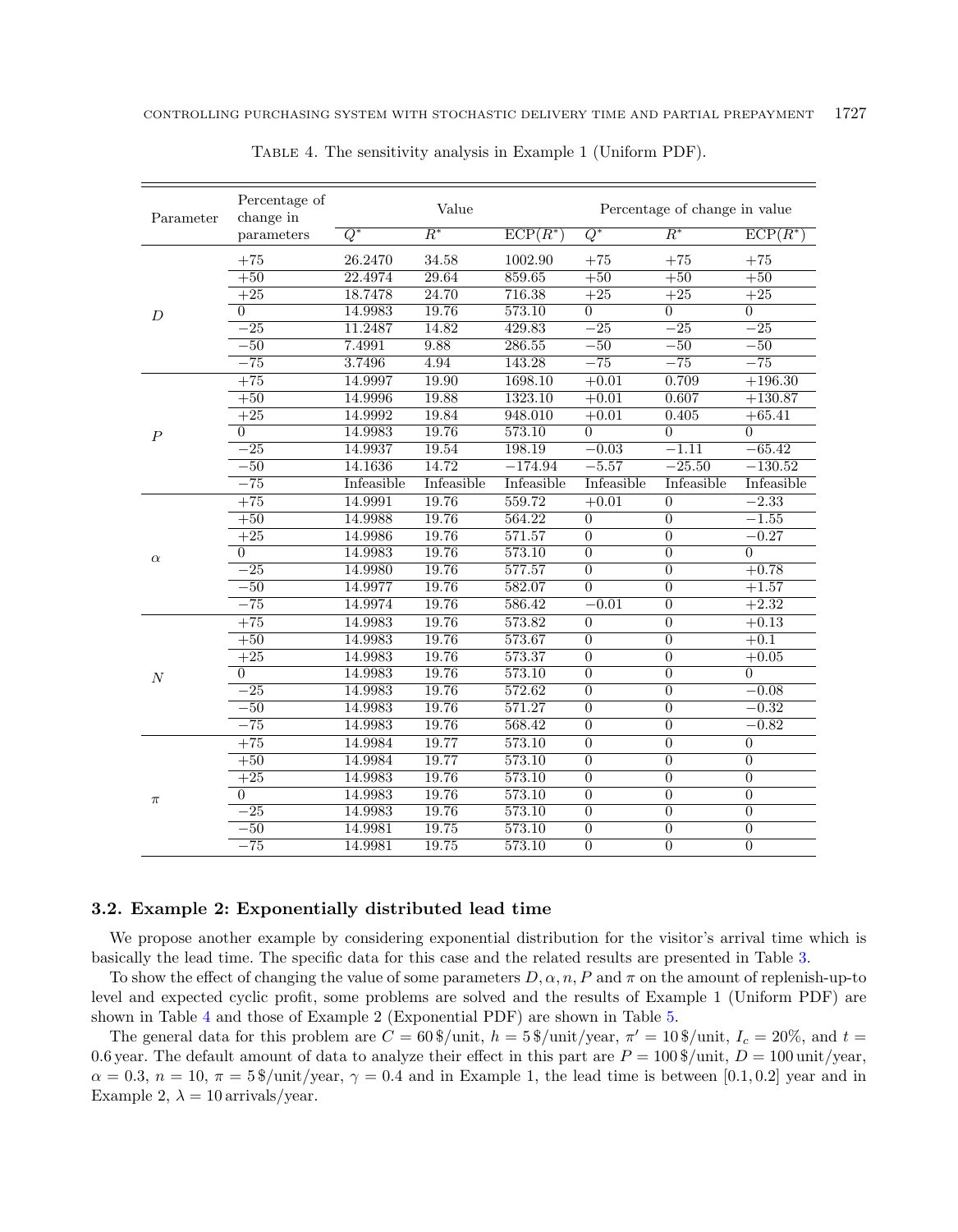| Parameter        | Percentage of<br>change in |            | Value              |            | Percentage of change in value |                  |                |  |
|------------------|----------------------------|------------|--------------------|------------|-------------------------------|------------------|----------------|--|
|                  | parameters                 | $Q^*$      | $R^*$              | $ECP(R^*)$ | $Q^*$                         | $\overline{R^*}$ | $ECP(R^*)$     |  |
|                  | $+75$                      | 17.3348    | 72.66              | 603.24     | $+75$                         | $+75$            | $+75$          |  |
|                  | $+50$                      | 14.8584    | 62.28              | 517.06     | $+50$                         | $+50$            | $+50$          |  |
|                  | $+25$                      | 12.3820    | 51.90              | 430.88     | $+25$                         | $+25$            | $+25$          |  |
| D                | $\overline{0}$             | 9.9056     | 41.52              | 344.71     | $\overline{0}$                | $\overline{0}$   | $\overline{0}$ |  |
|                  | $-\overline{25}$           | 7.4292     | 31.14              | 258.53     | $-25$                         | $-25$            | $-25$          |  |
|                  | $-50$                      | 4.9526     | 20.76              | 172.35     | $-50$                         | $-50$            | $-50$          |  |
|                  | $-75$                      | 2.4764     | 10.38              | 86.18      | $-75$                         | $-\overline{75}$ | $-75$          |  |
|                  | $+75$                      | 9.9609     | 50.34              | 1077.90    | $+0.56$                       | $+21.24$         | $+212.7$       |  |
|                  | $+50$                      | 9.9515     | 48.17              | 831.75     | $+0.46$                       | $+16.01$         | $+141.29$      |  |
|                  | $+25$                      | 9.9359     | 45.39              | 586.91     | $+0.31$                       | $+9.32$          | $+70.26$       |  |
| $\boldsymbol{P}$ | $\theta$                   | 9.9056     | 41.52              | 344.71     | $\overline{0}$                | $\overline{0}$   | $\overline{0}$ |  |
|                  | $-25$                      | 9.8213     | 35.14              | 109.81     | $-0.85$                       | $-15.37$         | $-68.14$       |  |
|                  | $-50$                      | 8.3217     | 12.74              | $-50.93$   | $-15.99$                      | $-69.32$         | $-114.78$      |  |
|                  | $-75$                      | Infeasible | Infeasible         | Infeasible | Infeasible                    | Infeasible       | Infeasible     |  |
| $\alpha$         | $+75$                      | 9.9520     | 41.35              | 336.15     | $+0.47$                       | $-0.41$          | $-2.48$        |  |
|                  | $+50$                      | 9.9364     | 41.41              | 339.03     | $+0.31$                       | $-0.27$          | $-1.65$        |  |
|                  | $+25$                      | 9.9212     | $\overline{41.50}$ | 343.73     | $+0.16$                       | $-0.05$          | $-0.28$        |  |
|                  | $\overline{0}$             | 9.9056     | 41.52              | 344.71     | $\overline{0}$                | $\overline{0}$   | $\overline{0}$ |  |
|                  | $-25$                      | 9.8905     | 41.58              | 347.57     | $-0.15$                       | $+0.15$          | $+0.83$        |  |
|                  | $-50$                      | 9.8755     | 41.63              | 350.44     | $-0.3$                        | $+0.27$          | $+1.66$        |  |
|                  | $-75$                      | 9.8608     | 41.69              | 353.24     | $-0.45$                       | $+0.41$          | $+2.48$        |  |
|                  | $+75$                      | 9.9057     | 41.53              | 345.17     | $\overline{0}$                | $+0.02$          | $+0.13$        |  |
|                  | $+50$                      | 9.9057     | 41.53              | 345.08     | $\overline{0}$                | $+0.02$          | $+0.11$        |  |
|                  | $+25$                      | 9.9057     | 41.53              | 344.87     | $\overline{0}$                | $+0.02$          | $+0.05$        |  |
| $\boldsymbol{n}$ | $\overline{0}$             | 9.9056     | 41.52              | 344.71     | $\overline{0}$                | $\overline{0}$   | $\overline{0}$ |  |
|                  | $-25$                      | 9.9056     | $\overline{41.52}$ | 344.41     | $\overline{0}$                | $\overline{0}$   | $-0.09$        |  |
|                  | $-50$                      | 9.9054     | 41.50              | 343.63     | $\overline{0}$                | $-0.05$          | $-0.31$        |  |
|                  | $-75$                      | 9.9050     | 41.46              | 341.71     | $\overline{0}$                | $-0.15$          | $-0.87$        |  |
|                  | $+75$                      | 9.9098     | 41.98              | 345.46     | $+0.04$                       | $+1.11$          | $+0.22$        |  |
| $\pi$            | $+50$                      | 9.9085     | 41.83              | 345.22     | $+0.03$                       | $+0.75$          | $+0.15$        |  |
|                  | $+25$                      | 9.9071     | 41.68              | 344.97     | $+0.02$                       | $+0.39$          | $+0.08$        |  |
|                  | $\overline{0}$             | 9.9056     | 41.52              | 344.71     | $\overline{0}$                | $\overline{0}$   | $\overline{0}$ |  |
|                  | $-25$                      | 9.9041     | 41.36              | 344.43     | $-0.02$                       | $-0.39$          | $-0.08$        |  |
|                  | $-50$                      | 9.9025     | 41.20              | 344.16     | $-0.03$                       | $-0.77$          | $-0.16$        |  |
|                  | $-\overline{75}$           | 9.9010     | 41.04              | 343.88     | $-0.05$                       | $-1.16$          | $-0.24$        |  |

<span id="page-11-0"></span>Table 5. The sensitivity analysis in Example 2 (Exponential PDF).

According to Tables [4](#page-10-0) and [5,](#page-11-0) when the demand for goods or services increases, the replenish-up-to level and the expected cyclic profit increase too, and the percentage of changes is the same in  $D, R^*$  and  $\text{ECP}(R^*)$ . When the selling price increases, it can increase both  $R^*$  and  $ECP(R^*)$  when it decreases to less than purchasing price, profit is not gained because the selling price is less than the purchasing price and the maximum inventory level and order quantity both becomes negative which can be interpreted as an infeasible solution.

The effect of the fraction of purchase cost that paid as multiple prepayments is not as much as  $D$  and  $P$ and as  $\alpha$  increases,  $R^*$  and  $ECP(R^*)$  decrease but it is very little on the  $R^*$  in Example 1. As the number of prepayments to be made before receiving the order increases,  $R^*$  and  $\text{ECP}(R^*)$  increase, but it has a little effect on them and in Example 1 its effect on  $R^*$  is near zero. As Backordered cost per unit per time period increases, in Example 1 it almost has no effect on  $R^*$  and  $ECP(R^*)$ , but in Example 2 it increases the value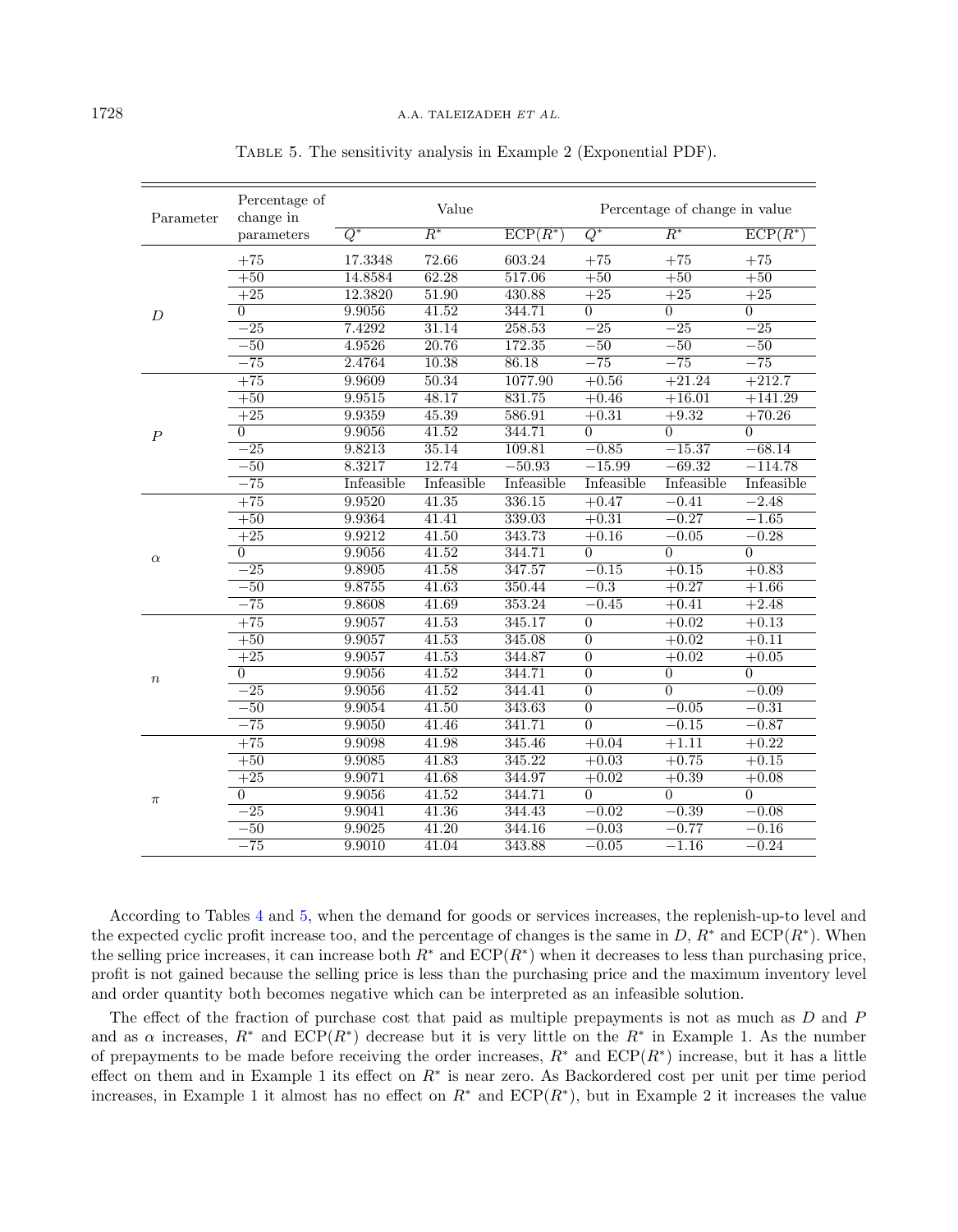<span id="page-12-0"></span>

<span id="page-12-1"></span>Figure 3. Effect of Demand on Replenishment-up-to level.



Figure 4. Effect of Demand on ECP.

of  $R^*$  and  $ECP(R^*)$ . Also the changes of variables with respect to the parameter's changes are shown in Figures [3–](#page-12-0)[10.](#page-15-0)

We can consider from Figure [3](#page-12-0) that when the demand for the goods increases, the replenishment-up-to level increase too in both examples, and the incremental rise in replenishment-up-to level also increases proportionately with the demand value.

In Figure [4,](#page-12-1) when the demand increases and it causes the replenish-up-to level to increase, the ECP increase too in both examples and their diversion increases with demand as well.

When the selling price increases, the replenish-up-to level increases too as can be seen it in Figure [5.](#page-13-0) As it is expected, the selling price should be more than purchasing price, but when it is lower than the purchasing price, the profit function is not concave anymore and it has an unexpected effect on replenishment-up-to level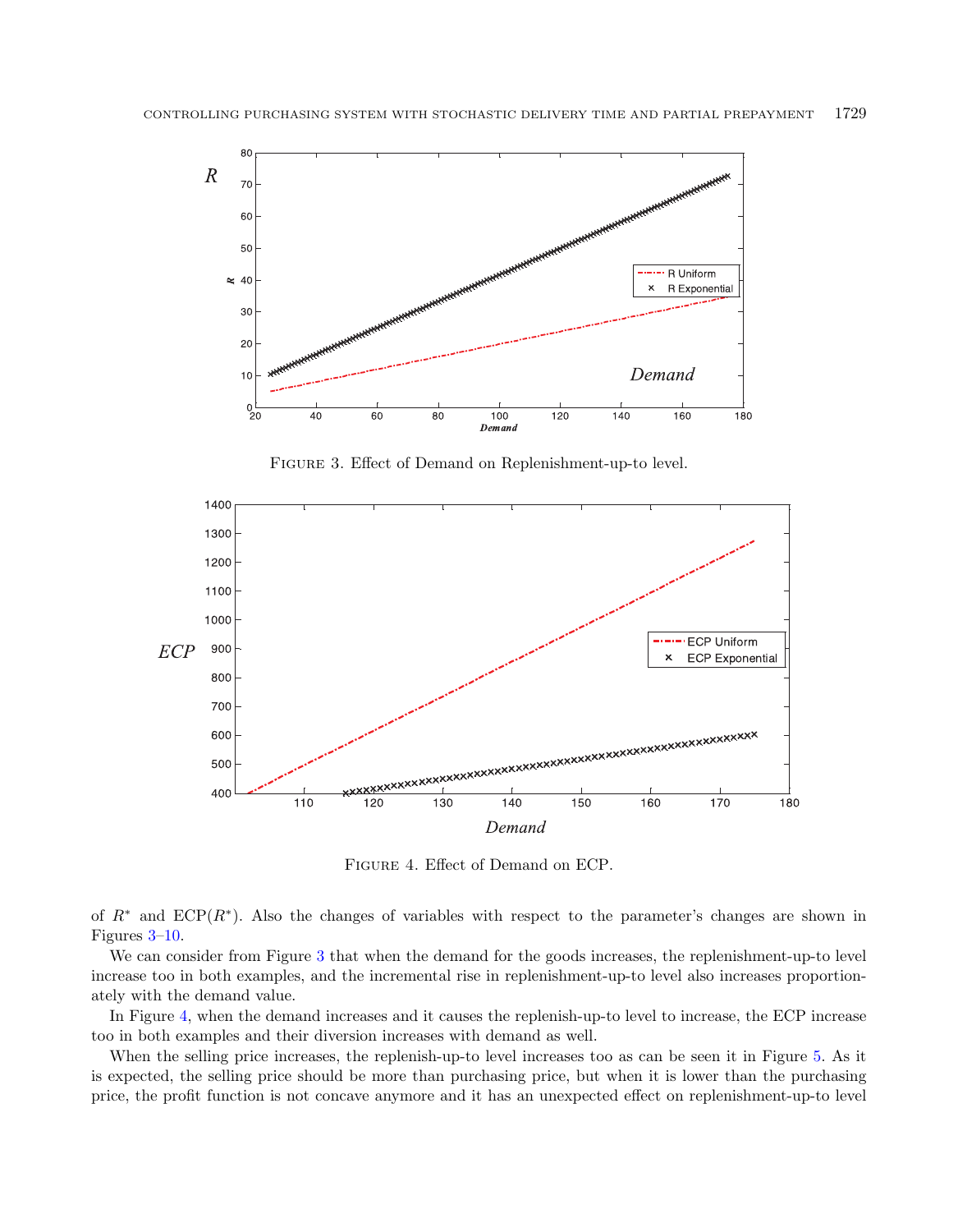

<span id="page-13-0"></span>Figure 5. Effect of Selling Price on Replenishment-up-to level.



FIGURE 6. Effect of Selling Price on ECP.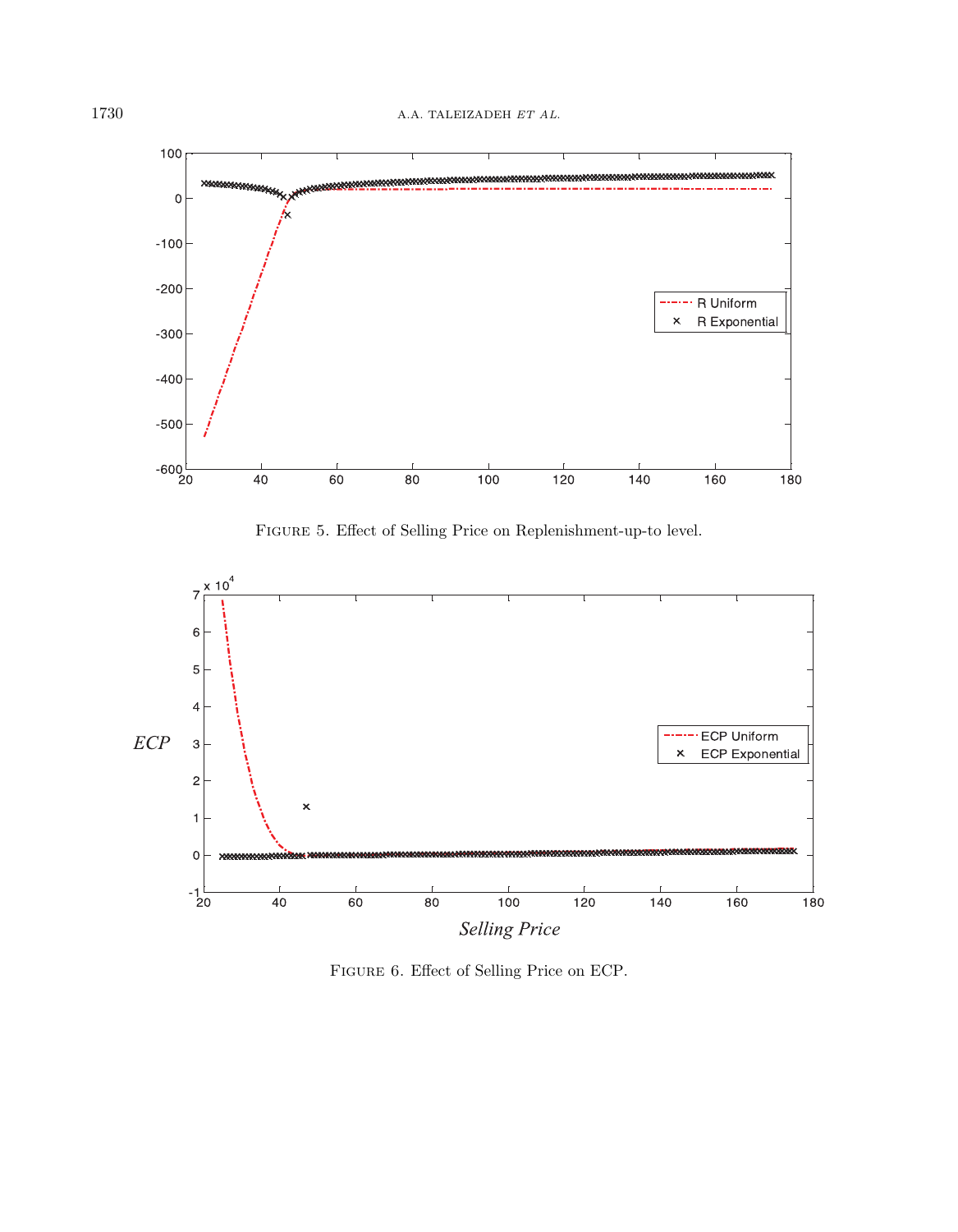

<span id="page-14-0"></span>FIGURE 7. Effect of  $\alpha$  on Replenishment-up-to level.



FIGURE 8. Effect of  $\alpha$  on ECP.

for some quantities in both examples yielding negative values for  $R$  and  $Q$  (see drops in Fig. [5\)](#page-13-0). When the selling price increases, it increases the expected cyclic profit too, and as it is explained for Figure [5,](#page-13-0) when the replenishment-up-to level behaves strange, ECP behaves strange too because of their relationship.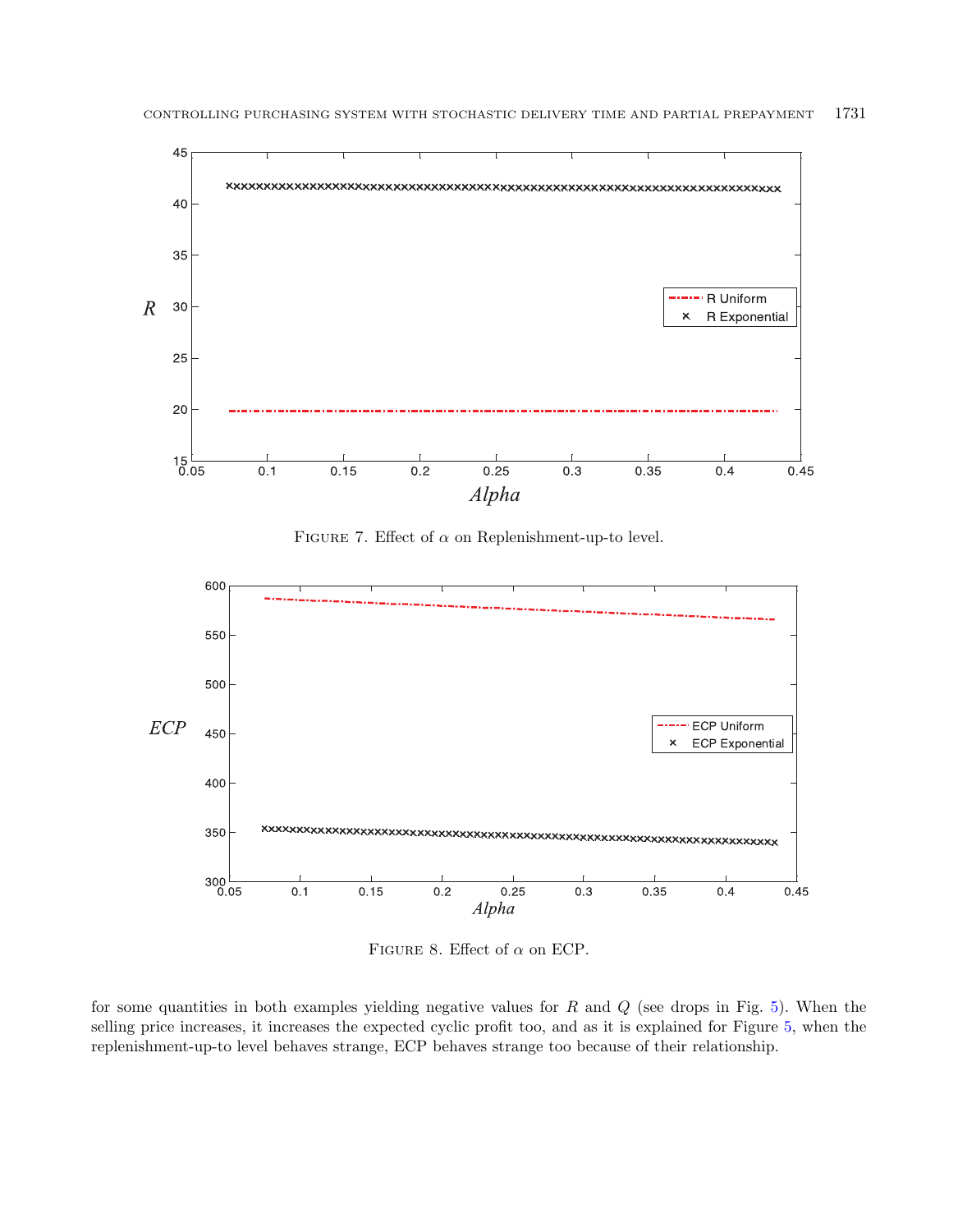

<span id="page-15-1"></span><span id="page-15-0"></span>FIGURE 9. Effect of  $n$  on replenishment-up-to level.



FIGURE 10. Effect of  $n$  on ECP.

When the percentage of purchasing cost that must be prepaid in multiple prepayments increases, it has a little negative effect of replenishment-up-to level in both examples. As it is clear in Figure [8,](#page-14-0) when the percentage of purchasing cost that must be paid in advance increases, the expected cyclic profit decreases in both examples.

In Figure [9,](#page-15-1) when  $n$  increases the replenishment-up-to level in uniform case remains fixed but in exponential case the replenishment-up-to level a little increase. In Figure  $10$ , when  $n$  increases, the expected cyclic profit increases in both examples. When the backordered cost per unit increases, it increases the replenishment-up-to level too, but this effect is more in exponential case than uniform case as it is clear in Figure [9.](#page-15-1) In Fig-ures [11](#page-16-0) and [12,](#page-16-1) when  $\pi$  increase, it increases the amount of replenishment-up-to level, and it causes the ECP to increase. This effect is little in this example and in exponential case is more than uniform case level, and it causes the ECP to increase. This effect is little in this example and more in the exponential case than in the uniform case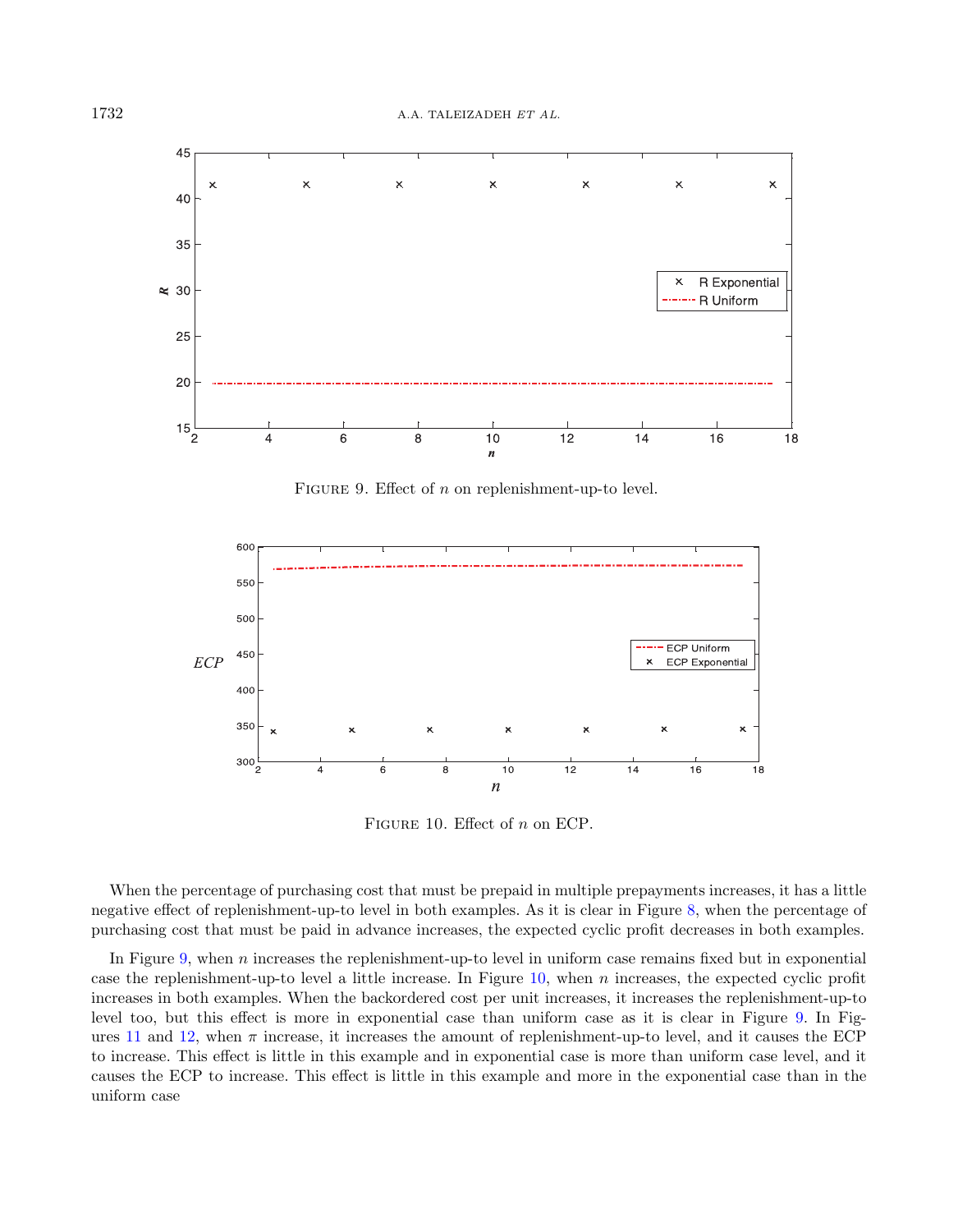

<span id="page-16-1"></span><span id="page-16-0"></span>FIGURE 11. Effect of  $\pi$  on replenishment-up-to level.



FIGURE 12. Effect of  $\pi$  on ECP.

## 4. CONCLUSION

In this paper, an optimal control model is developed for a purchasing system with stochastic delivery time, partial prepayment and partial backordering. It is considered that the buyer must pay a fraction of the purchasing cost as prepayment during several payments. A mathematical model under general probability distribution function is developed and the concavity of profit function is proved, and global optimal value of replenishment level is derived. Two special cases with uniform and exponential PDFs are exemplified to show the applicability of the proposed model. To analyze the effects of several parameters like demand, selling price, and percentage of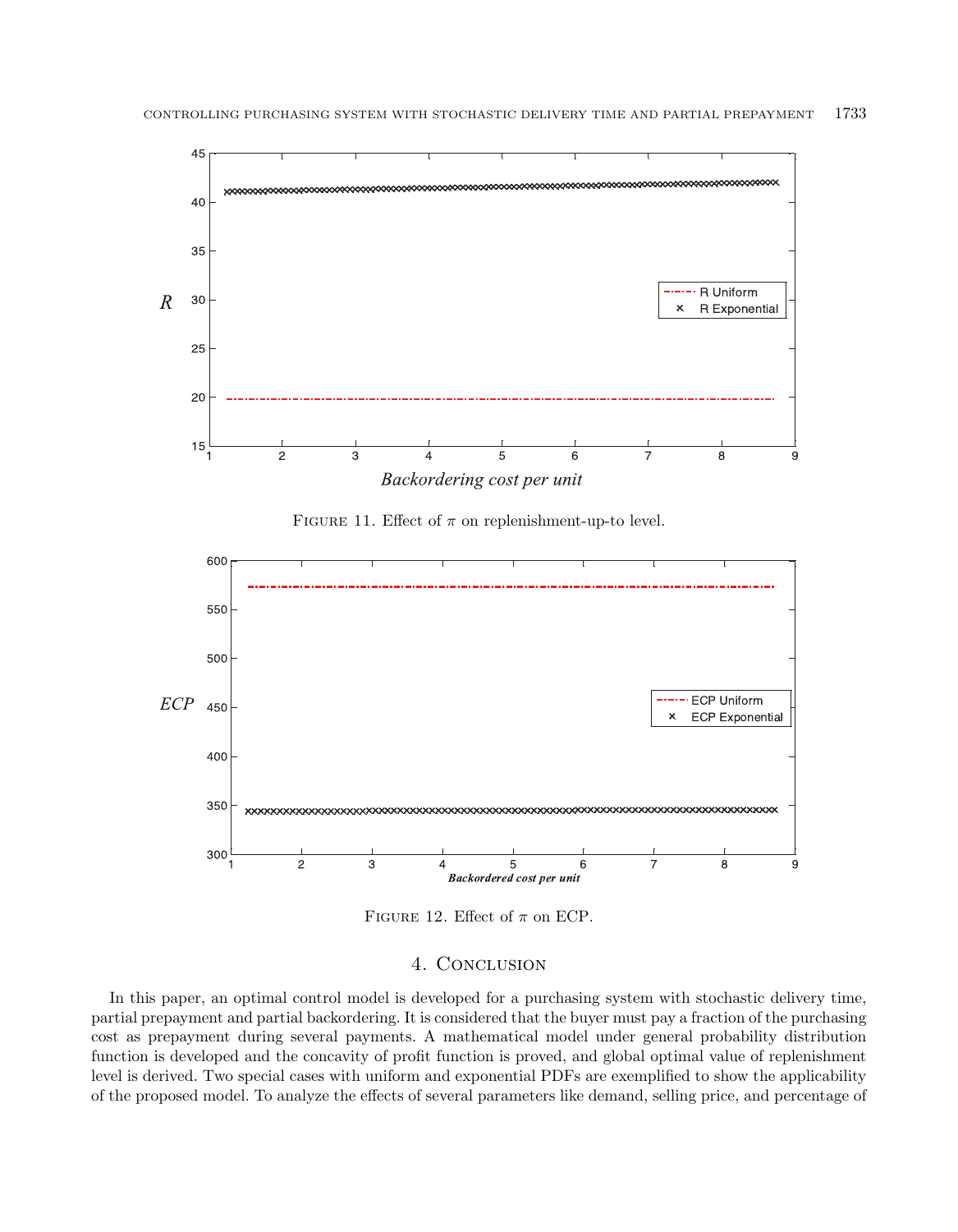#### <span id="page-17-20"></span><span id="page-17-11"></span>1734 A.A. TALEIZADEH ET AL.

<span id="page-17-16"></span><span id="page-17-9"></span><span id="page-17-8"></span><span id="page-17-7"></span>purchasing cost that must be paid in advance or backordered were observed on the replenishment-up-to level and the expected cyclic profit, and it was realized that the demand and selling price have a more significant effect on problem decision especially on replenishment-up-to-level and expected cyclic profit than other parameters. Both customers and suppliers can benefit from these results to gain more profit and invest to prove some parameters that have more effect on their business. Future works may be directed toward developing the model for deteriorating products or considering delayed payment policy in transaction process to trade off the conflicting situation between sellers and buyers.

#### **REFERENCES**

- <span id="page-17-22"></span><span id="page-17-17"></span><span id="page-17-5"></span><span id="page-17-0"></span>[1] M. Ben-Daya and R. Abdul, Inventory models involving lead time as decision variable. J. Oper. Res. Soc. 45 (1994) 579–582.
- [2] M. Ben-Daya and M. Hariga, Integrated single vendor single buyer model with stochastic demand and variable lead time. Int. J. Prod. Econ. 92 (2004) 75–80.
- <span id="page-17-1"></span>[3] C. Chiang, Periodic review inventory models with stochastic supplier's visit intervals. Int. J. Prod. Econ. 115 (2008) 433-438.
- <span id="page-17-13"></span>[4] C. Chiang, A note on periodic review inventory models with stochastic supplier's intervals and fixed ordering. Int. J. Prod. Econ. 146 (2013) 662–666.
- <span id="page-17-19"></span>[5] B.C. Das, B. Das and S.K. Mondal, An integrated inventory model with delay in payment for deteriorating item under weibull distribution and advertisement cum price-dependent demand. Int. J. Oper. Res. 20 (2014) 341–368.
- <span id="page-17-12"></span>[6] K. Ertogral and M.A. Rahim, Replenish-up-to inventory control policy with random replenishment intervals. Int. J. Prod. Econ. 93, 94 (2005) 399–405.
- <span id="page-17-24"></span>[7] A. Eynan and D.H. Kropp, Effective and simple EOQ-like solution for stochastic demand periodic review systems. Eur. J. Oper. Res. 180 (2007) 1135–1143.
- <span id="page-17-25"></span>[8] S.K. Goyal, Economic order quantity under conditions of permissible delay in payments. J. Oper. Res. Soc. 36 (1985) 335–338.
- [9] R.K. Gupta, A.K. Bhunia and S.K. Goyal, An application of Genetic Algorithm in solving an inventory model with advance payment and interval valued inventory costs. Math. Comput. Model. 49 (2009) 893–905.
- <span id="page-17-4"></span>[10] O.K. Gupta, N.H. Shah and A.R. Patel, An integrated deteriorating inventory model with permissible delay in payments and price-sensitive stock-dependent demand. Int. J. Oper. Res. 11 (2011) 425–442.
- <span id="page-17-2"></span>[11] A. Guria, B. Das, S. Mondal and M. Maiti, Inventory policy for an item with inflation induced purchasing price, selling price and demand with immediate part prepayment. Appl. Math. Model. 37 (2013) 240–257.
- <span id="page-17-15"></span>[12] J.C. Hayya, T.P. Harrison and D.C. Chatfield, A solution for the intractable inventory model when both demand and lead time are stochastic. Int. J. Prod. Econ. 122 (2009) 595–605.
- <span id="page-17-26"></span>[13] D.K. Jana, B. Das and T.K. Roy, A partial backlogging inventory model for deteriorating item under fuzzy inflation and discounting over random planning horizon: a fuzzy genetic algorithm approach. Adv. Oper. Res. 2013 (2013) 973125.
- <span id="page-17-6"></span>[14] M. Karimi-Nasab and I. Konstantataras, An inventory control model with stochastic review interval and special sale offer. Eur. J. Oper. Res. 227 (2013) 81–87.
- <span id="page-17-23"></span>[15] M.A. Khan, A.K. Shaikh, G.C. Panda and I. Konstantaras, Two-warehouse inventory model for deteriorating items with partial backlogging and advance scheme. RAIRO-Oper. Res. 53 (2019) 1691–1708.
- <span id="page-17-21"></span>[16] B. Khara, S.K. Mondal and J.K. Dey, An imperfect production model with advance payment and credit period in a two-echelon supply chain management. RAIRO-Oper. Res. 55 (2021) 189–211.
- <span id="page-17-14"></span><span id="page-17-10"></span>[17] Y. Liang and F. Zhou, A two-warehouse inventory model for deteriorating items under conditionally permissible delay in payment. Appl. Math. Model. 35 (2011) 2221–2231.
- <span id="page-17-3"></span>[18] R. Maihami and I. Nakhai Kamalabadi, Joint pricing control for non-instantaneous deteriorating items with partial backlogging and time and price dependent demand. Int. J. Prod. Econ. 136 (2012) 116–122.
- <span id="page-17-18"></span>[19] A.K. Maiti, M.K. Maiti and M. Maiti, Inventory model with stochastic lead-time and price dependent demand incorporating advance payment. Appl. Math. Model. 33 (2009) 2433–2443.
- [20] A.H.M. Mashud, D. Roy, Y. Daranto and H.-W. Wee, Joint pricing deteriorating inventory model considering product life cycle and advance payment with a discount facility. RAIRO-Oper. Res. 55 (2021) S1069–S1088. Special Issue.
- [21] L.-Y. Ouyang, K.-S. Wu and C.-T. Yang, A study on an inventory model for non-instantaneous deteriorating items with permissible delay in payments. Comput. Ind. Eng. 51 (2006) 637–651.
- [22] B. Pal, Optimal production models with quality sensitive market demand, partial backlogging and permissible delay in payment, RAIRO-Oper. Res. 52 (2018) 499–512.
- [23] D. Panda, S. Kar, K. Maity and M. Maiti, A single period inventory with imperfect production and stochastic demand under chance and imprecise constraints. Int. J. Oper. Res. 188 (2008) 121–139.
- [24] M.A. Rahim, Inventory systems with random arrival of shipments. Int. J. Adv. Manuf. Technol. 29 (2006) 197–201.
- [25] B. Sarkar, H. Gupta, K. Chaudhuri and S.K. Goyal, An integrated inventory model with variable lead time, defective unit and delay in payments. Appl. Math. Comput.  $237$  (2014) 650–658.
- [26] B.R. Sarker, A.M.M. Jamal and S. Wang, Optimal payment time under permissible delay in payment for products with deterioration. Prod. Planning Control 11 (2000) 380–390.
- [27] G. Sridevi, K. Nirupama Devi and K. Srinivasa Rao, Inventory model for deteriorating items with Weibull rate of replenishment and selling price dependent demand. Int. J. Oper. Res. 9 (2010) 329–349.